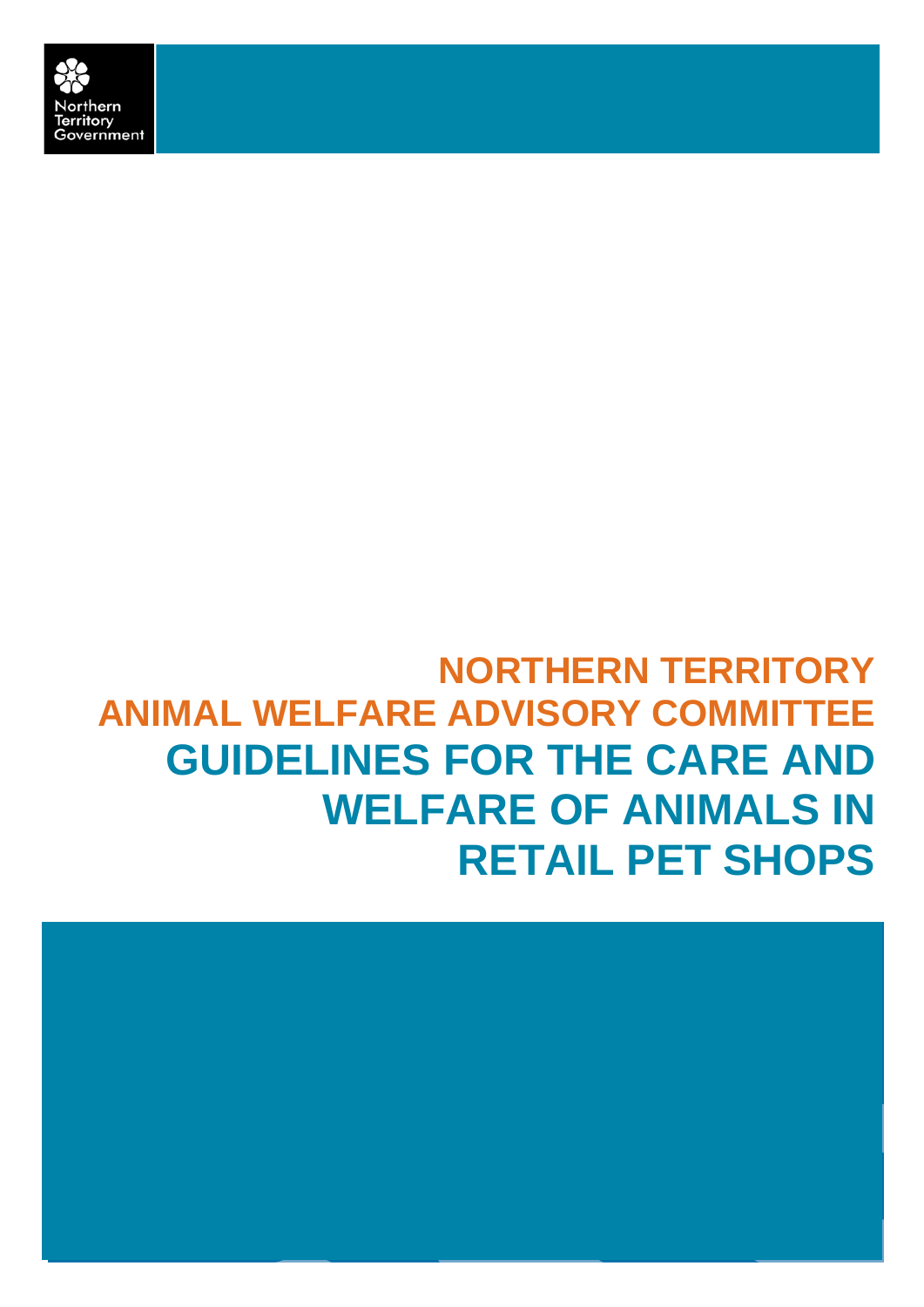

# **CONTENTS**

| 1.  | <b>INTRODUCTION</b>                               | 3              |
|-----|---------------------------------------------------|----------------|
| 2.  | THE PROPRIETOR                                    | $\overline{3}$ |
| 3.  | <b>STAFF</b>                                      | $\mathbf{3}$   |
| 4.  | <b>NON-LIVESTOCK RETAIL OPERATIONS</b>            | 4              |
| 5.  | <b>HOUSING</b>                                    | 4              |
| 6.  | <b>SECURITY</b>                                   | 5              |
| 7.  | <b>HYGIENE</b>                                    | 6              |
| 8.  | <b>STAFF HEALTH AND SAFETY</b>                    | 6              |
| 9.  | <b>PEST CONTROL</b>                               | 6              |
| 10. | <b>ANIMAL CARE &amp; MANAGEMENT</b>               | $\overline{7}$ |
| 11. | <b>ANIMAL HEALTH</b>                              | 8              |
| 12. | <b>FOOD &amp; WATER</b>                           | 9              |
| 13. | <b>SALES OF ANIMALS</b>                           | 9              |
| 14. | <b>TRANSPORT</b>                                  | 11             |
| 15. | <b>SPECIAL REQUIREMENTS OF DIFFERENT SPECIES</b>  | 11             |
|     | <b>APPENDICES</b>                                 |                |
| L.  | MINIMUM ANIMAL CAGE AND PEN SIZES                 | 19             |
| Ш.  | <b>MINIMUM DISPLAY BIRD CAGES INDOOR/OUTDOOR</b>  | 21             |
| Ш.  | STOCKING DENSITY GUIDELINES - AQUARIUM FISH       | 22             |
| IV. | RECOMMENDATIONS FOR CONSTRUCTION OF GLASS AQUARIA | 23             |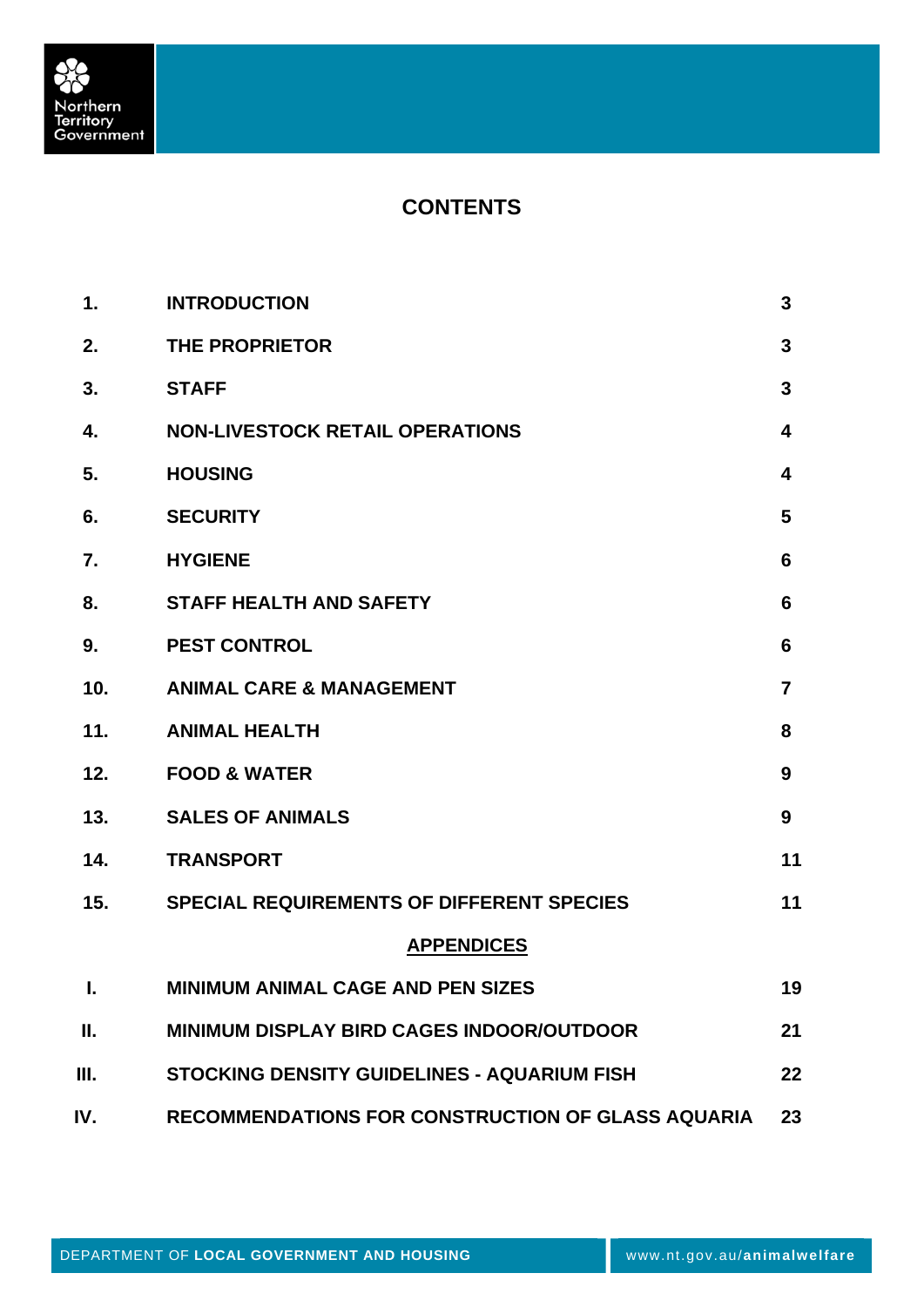# **1. INTRODUCTION**

This Code of Practice sets the standard expected of retail pet shops for the care, management and trade of companion animals.

This Code of Practice was developed in consultation with the Pet Industry Association of Australia and the Northern Territory Animal Welfare Advisory Committee.

Business owners, managers and members and their staff should be conversant with and compliant to all aspects of this Code of Practice relevant to their business.

Furthermore it is the responsibility of every business operator to be fully conversant with and compliant to all relevant Territory and Federal statutory rules and regulations impacting on their pet industry operation including wildlife regulations.

This Code of Practice may be revised by the Northern Territory Government.

# **2. THE PROPRIETOR**

Proprietors have the responsibility of providing for the needs of animals under the control and ownership of the business. Specifically:

- **The provision of housing and equipment that suits the physical, behavioural and social** requirements of the animals kept on the premises.
- The protection of the animals from people children in particular, other animals and adverse environmental conditions.
- Sufficient space for the animals to stand, move around, stretch and rest.
- **Appropriate fresh food and water to maintain good health.**
- **Protection from disease, distress or injury.**
- Clean and hygienic conditions in the business environment.
- **Ensure that no item or product is offered for sale that does not conform to Territory and** Federal regulations or that may endanger the safety of the user or animals.

# **3. STAFF**

Proprietors must train or employ experienced staff to handle and manage animals in their care and ensure that:

- All staff are aware of their responsibilities towards animals and are competent to meet these responsibilities.
- All staff are aware of their obligations under this Code of Practice.
- Formal training is undertaken, if available, such as an accredited qualification in Animal Care & Management (Companion Animal Services).
- Staff members are knowledgeable and experienced in the care of each species of animal kept or are receiving appropriate training.
- Staff have a good knowledge of the different diets required for the species of animals under their control.
- Staff are knowledgeable in the use of medications to treat animals under their control and seek professional veterinary advice when appropriate.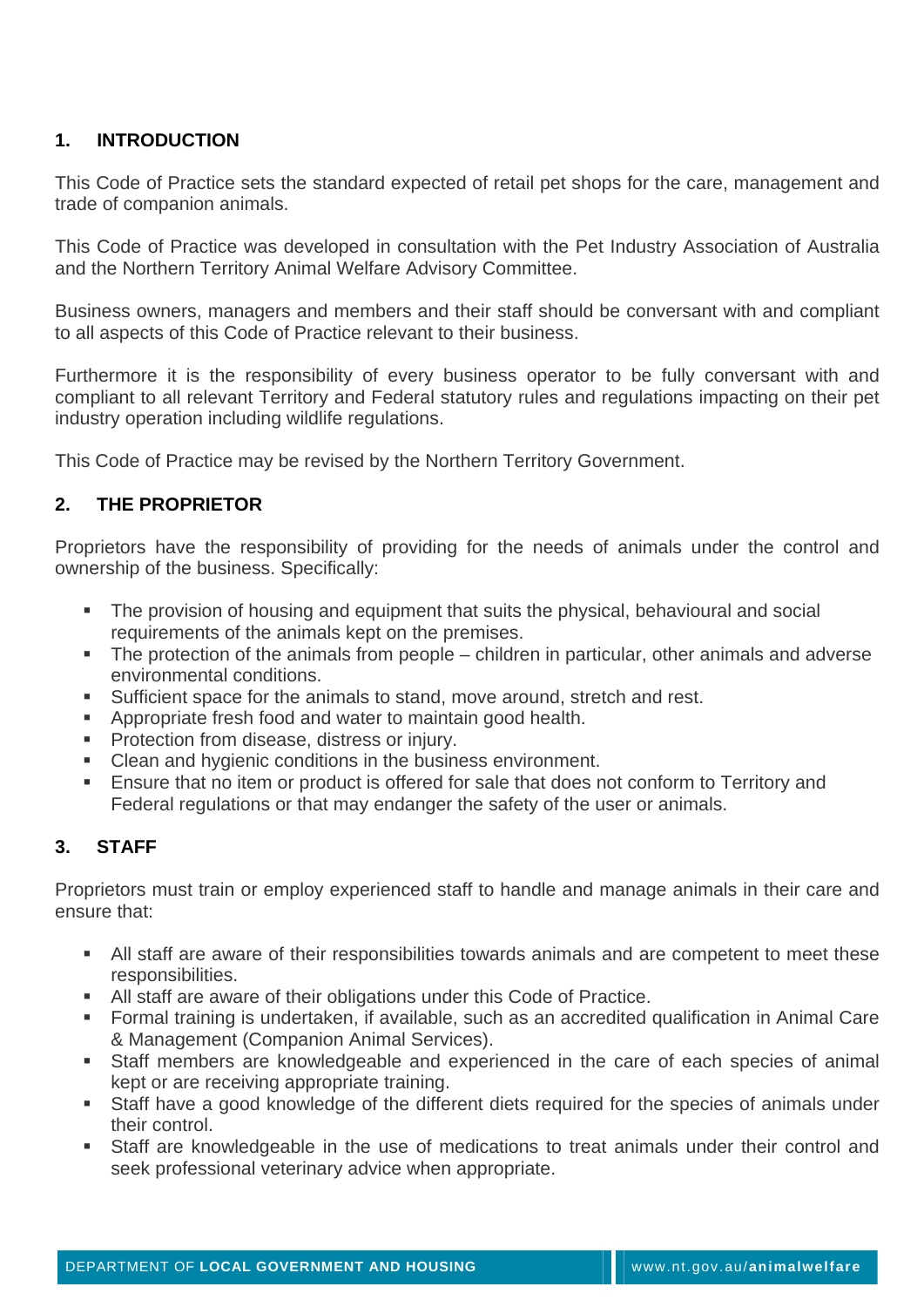- Staff are trained to provide appropriate food and accessories specific to the companion animal at the time of sale of a new pet.
- Staff are appointed not only on their technical knowledge but also on their demonstrated compassionate attitude to animals.
- Having Certificated First Aid trained staff members is highly recommended for all businesses. Businesses with 25+ staff are required by law to have certified staff as well as a designated First Aid kit on site at all times.

# **4. NON-LIVESTOCK RETAIL OPERATIONS**

As an indication of their commitment to responsible pet ownership and to ensure that the appropriate service, advice and products are provided to their customers, all businesses should ensure that they and their staff members are familiar with all aspects of this Code of Practice.

# **5. HOUSING**

Businesses holding livestock must be located away from sources of excessive noise or pollution that is likely to stress or injure animals.

#### **Animal Enclosures**

Housing for all animals must be designed and maintained to minimise the risk of injury, disease, theft or escape.

All surfaces of cages, containers or pens must be constructed of impervious, non-toxic, washable materials to facilitate ease of cleaning and disinfection.

Housing must be designed and constructed in such a way, so as to prevent the excessive handling by customers and other non-staff visitors.

Enclosures must be designed and constructed for ease of cleaning, feeding, watering and the regular inspection of animals.

#### **Cage Sizes (refer appendices I and II for minimum cage/pen sizes)**

Animals must have sufficient space to rest, stand, stretch, swim, fly or move freely about as appropriate to the species.

Special provision must be made to prevent the young of any species being overlain by larger individuals in the same enclosure

Animals require adequate sleeping area.

#### **Temperature**

Premises in which caged animals are kept must be maintained at temperatures and humidity levels that minimise stress.

The room temperature may not exceed 30 degrees Celsius and may not fall below 15 degrees Celsius.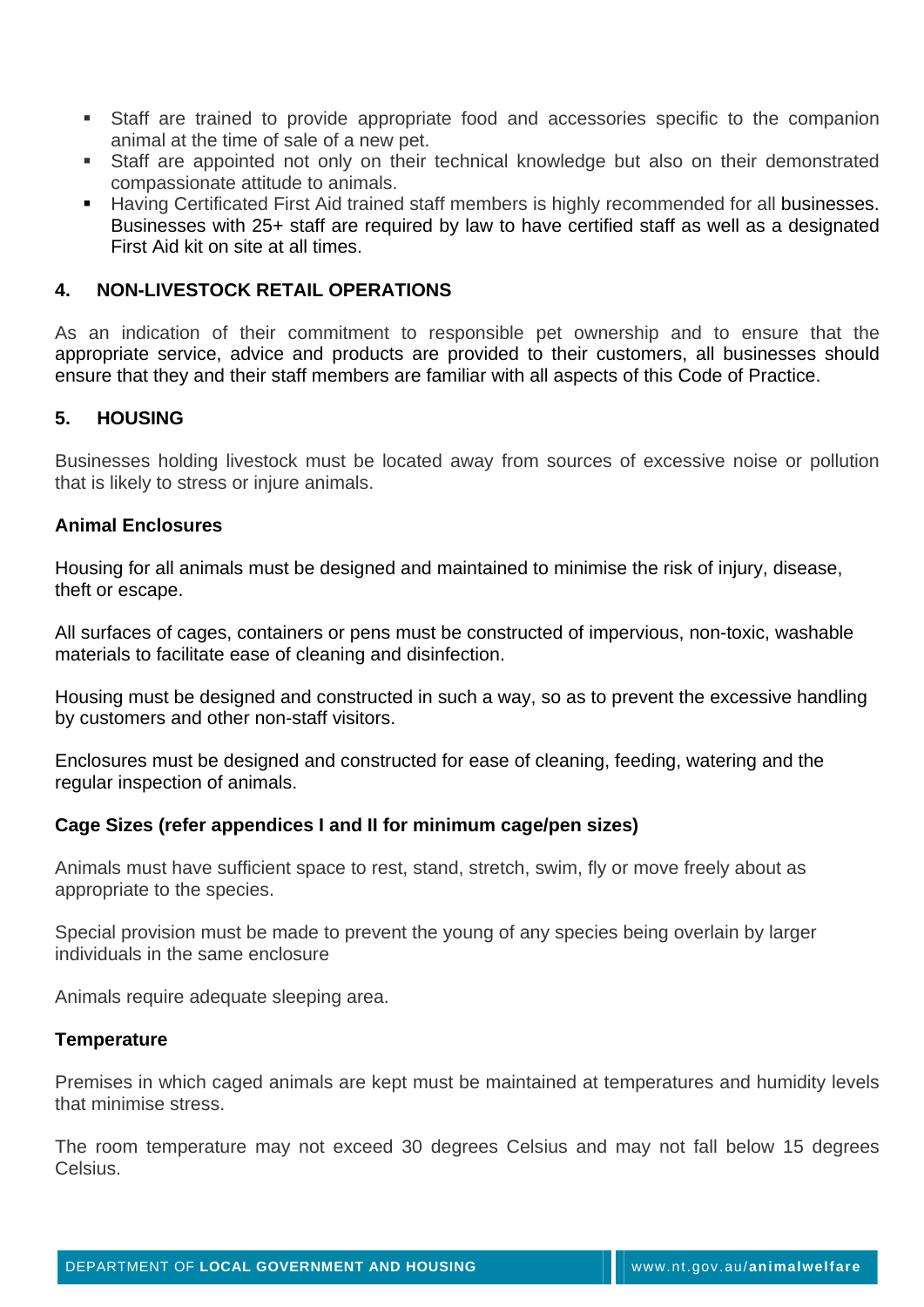Animals must not be removed from the premises when the outside temperature exceeds 36 degrees Celsius.

Heating and/or cooling should be provided for young animals as necessary.

### **Ventilation**

The premises must provide adequate exchange of air to ensure that the atmosphere is constantly fresh and clean, avoiding dampness and minimising noxious odours and the potential increased disease risk.

Caged animals must be protected from strong draughts.

Animals must not be housed behind glass windows where they will be exposed to direct sunlight.

# **Lighting**

The duration and intensity of internal lighting should be as close as possible to natural conditions.

Lighting must be sufficient to enable thorough inspection of animals. Daylight tubes would be appropriate.

Artificial lighting must not generate excess heat.

Enclosures must be protected from excessive light at night, when shop lights must be subdued or turned off.

#### **Noise**

Loud or sudden noise which may distress animals must be avoided.

# **6. SECURITY**

Outside animal enclosures must be fitted with secure doors or gates.

All external openings must be screened to prevent escape of animals and minimise the entry of insects.

All animal enclosures must be able to be securely fastened or locked.

Appropriate fire fighting equipment must be readily available and staff trained and practiced in its use. WARNING: some fire retardants may be toxic to animals.

Formal procedures must be in place, to ensure, where practical, the swift and safe evacuation of animals from the premises in the case of fire or other emergencies.

The proprietor should provide the local RSPCA/POLICE with up-to-date emergency contact details, including a nominated veterinarian.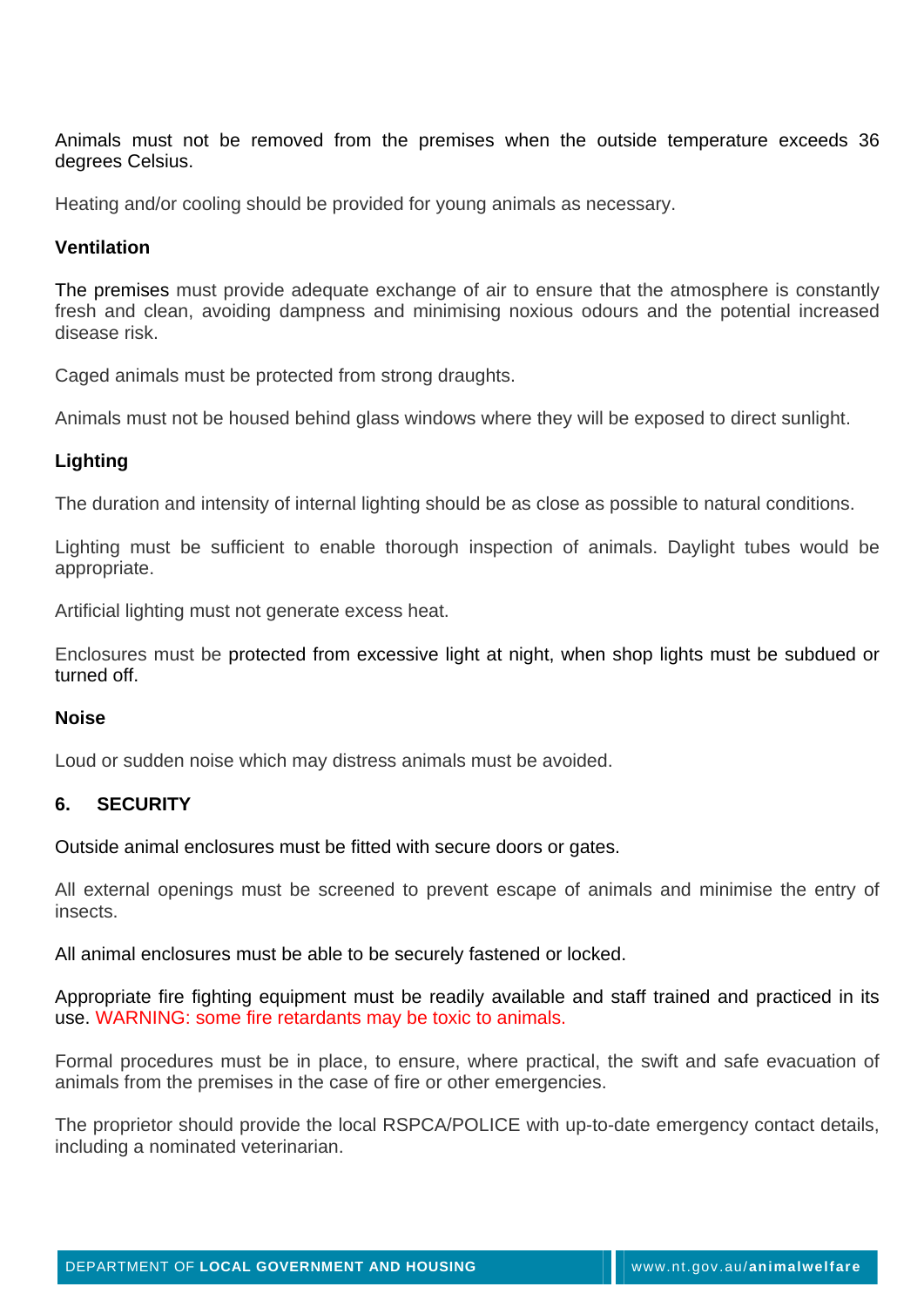# **7. HYGIENE**

Premises must be kept clean and hygienic at all times.

All cages and pens holding animals must be cleaned on a regular basis.

All cages, pens and containers must be disinfected at least once every week.

Before new animals are introduced, vacant enclosures must be thoroughly cleaned and disinfected.

Animal enclosures must be managed to minimise the risk of cross-infection.

Cleaning and disinfection chemicals and materials must be chosen on the basis of their suitability, safety and effectiveness and must only be used in accordance with the manufacturer's instructions.

It is important that all surfaces and utensils are thoroughly rinsed after disinfecting to avoid a potential for poisoning.

All organic waste products including disposable bedding and dead animals must be disposed of promptly and hygienically, and in accordance with the requirements of the local government authority.

# **8. STAFF HEALTH AND SAFETY**

Some hazards exist with certain species of animals that are known to harbour disease-causing organisms that can be transmitted to humans (zoonotics). Personal hygiene procedures must be such that transmission cannot occur. The following safeguards are recommended:

- Adequate hand washing facilities are provided.
- **Staff should be immunised against tetanus.**
- All personnel working with cats, especially females of childbearing age are made aware of the risk of contracting toxoplasmosis.
- All personnel working with birds, particularly parrots are made aware of the risk of contracting psittacosis, if good personal hygiene rules are not adhered to.
- At least one member of staff has a current Certificate in First Aid. This is a recommendation only, but is a requirement of businesses with 25+ staff.

# **9. PEST CONTROL**

Pests including flees, flies, lice, mosquitoes and wild rodents are all a potential health hazard to livestock and staff and must be controlled.

Specialist advice must be sought before pest control operations are conducted, in order to protect the health and safety of staff and livestock.

Chemicals used for pest control must be approved by the relevant government authority and used in accordance with the manufacturer's instructions.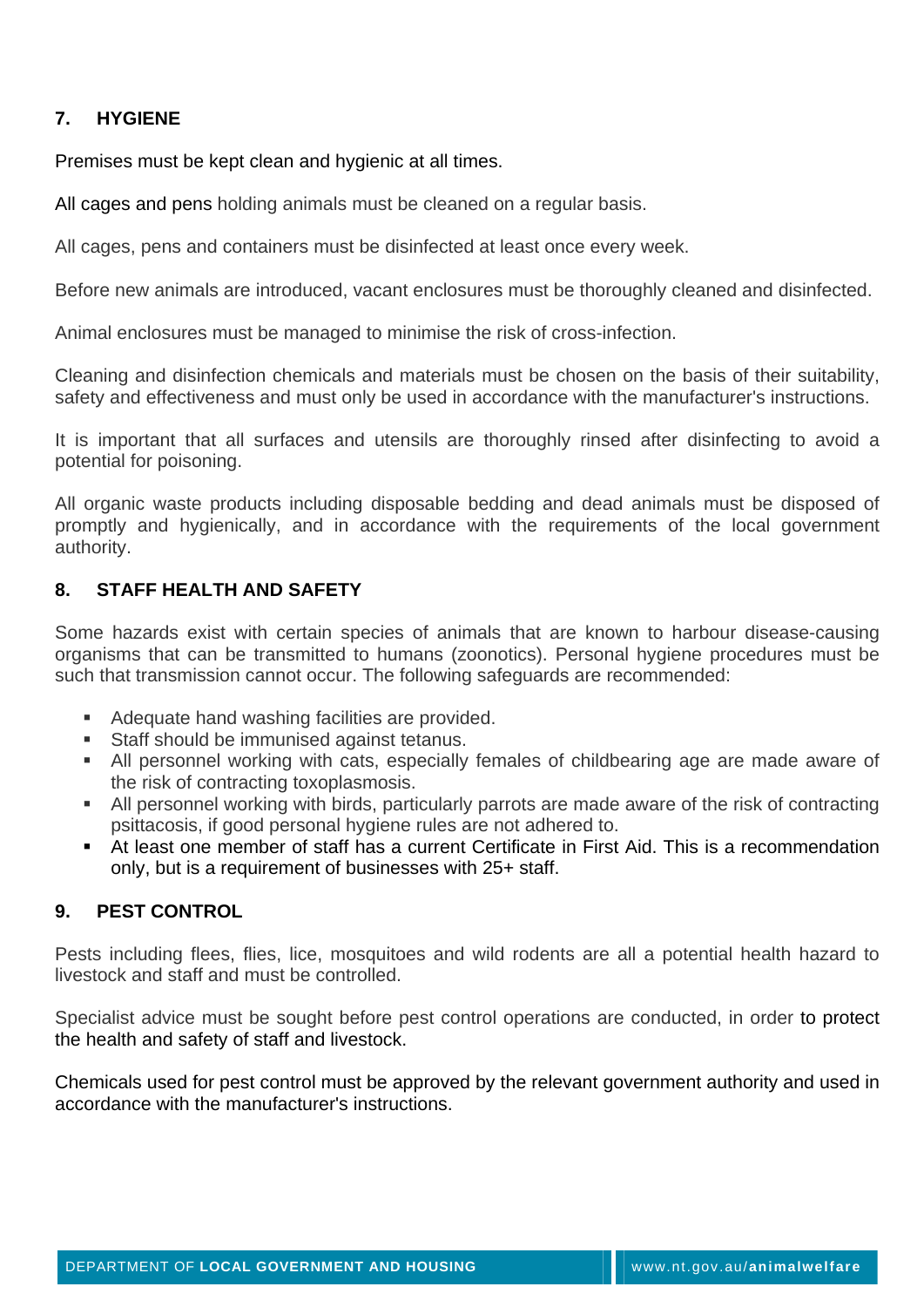# **10. ANIMAL CARE AND MANAGEMENT**

## **Care of Animals**

Animals must be protected from distress or injury from other animals, particularly larger or predatory species or from excessive handling or interference from adult customers and children.

Different animal species (except those that are fully compatible) should not be housed together.

Animals that may be distressed by the presence of other animals should be housed in a way that prevents or minimises visual and/or olfactory contact.

All equipment used with animals must be designed and maintained to minimise the risk of stress, illness or injury.

Any animal that has become stressed by excessive viewing or handling must be removed from public view/access and monitored.

Procedures must be in place to ensure that all dogs and cats receive the appropriate level of daily attention/inspection, feed and exercise over weekends and public holidays.

Animals in view of the public must be removed from pens in shop windows after hours. Alternatively, the pens must be covered with opaque screens to exclude artificial light and visibility from the public.

Staff handling puppies and kittens should avoid cross-contamination by washing and disinfecting hands prior to handling animals.

# **Record Keeping**

Appropriate records must be kept for:

- The acquisition and disposal of animals.
- Illness and death of animals.
- **Veterinary treatment.**
- **Trading in animals and birds that are subject to regulatory control.**

#### **Animal Attendants**

Animal attendants are responsible for:

- Daily feeding, watering and inspection of all animals, noting the general appearance and behaviour of livestock.
- Reporting of sick or injured animals and any observed unusual animal behaviour, to the Manager.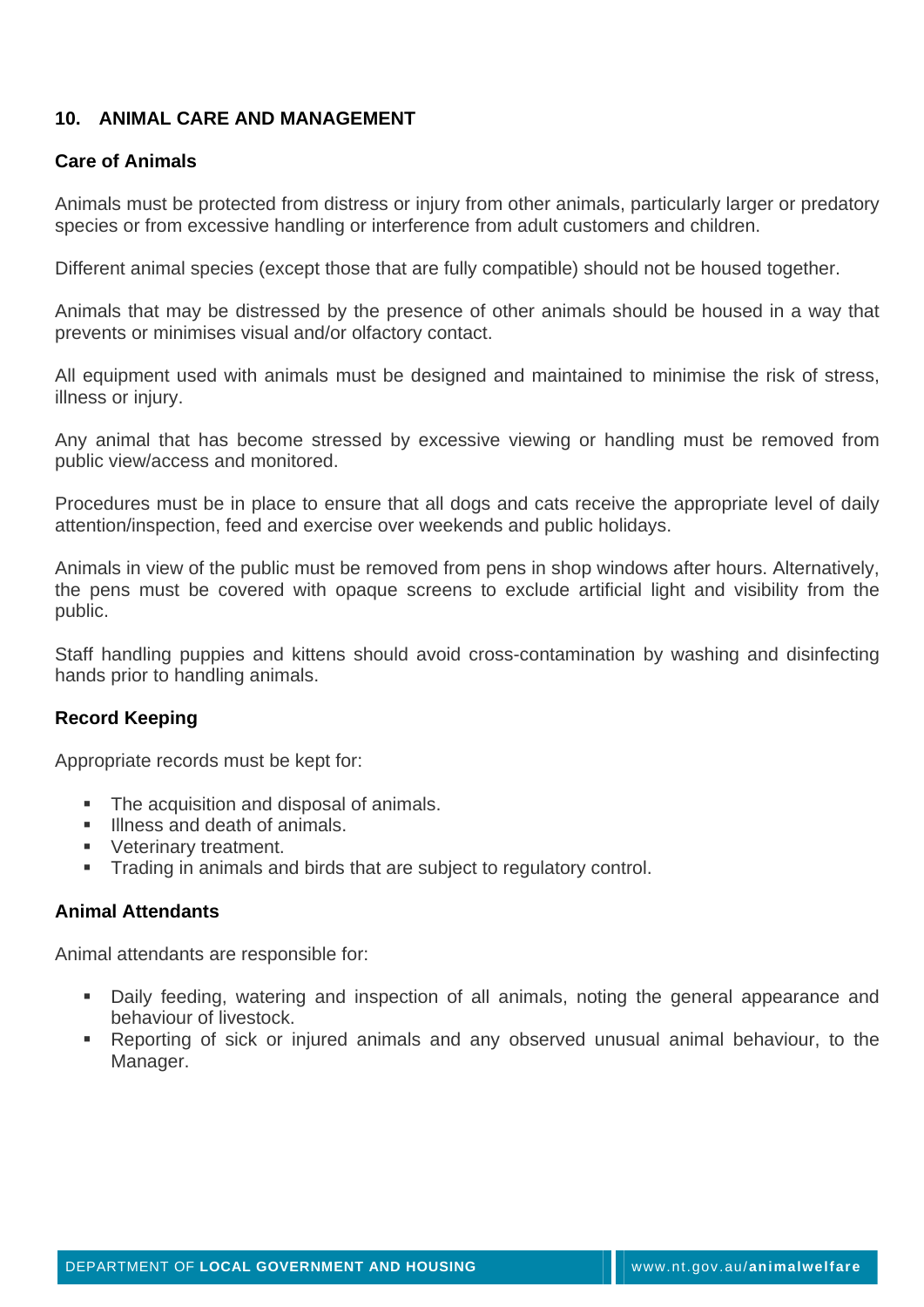# **11. ANIMAL HEALTH**

## **Health Checks**

All animals must be carefully inspected a minimum of once a day to monitor their health and wellbeing.

Wherever possible, newly introduced animals should not be mixed with existing stock until they have been health checked by a veterinarian.

The person checking animals must note if each animal is:

- $\blacksquare$  Eating
- **Drinking**
- **Defecating**
- **Urinating**
- **Behaving normally**
- **Showing any obvious signs of illness or distress**
- Able to move about freely

### **Sick and Injured Animals**

The manager and staff must be familiar with the signs of common diseases for the species kept.

Any changes in health status must be promptly reported to the person responsible for taking the appropriate action.

No animal known to be or suspected of being sick, injured or diseased is to be sold.

When signs of disease or injury are observed, action must be promptly taken to ensure the animal's well-being and prevent the spread of disease.

Prompt and appropriate veterinary care must be provided for sick or injured animals.

Any sick animal (and those in the same enclosure), or injured animal must be isolated in an area away from public contact and from other animals until fully recovered.

Where treatment to restore the health of an animal is impractical or unsuccessful, the animal should be humanely destroyed (euthanased). Euthanasia of dogs and cats must only be performed by a veterinarian.

Veterinary advice should be obtained (possible autopsy) in the event of an unexplained illness or death.

#### **Veterinary Care**

Written agreement(s) should be sought with a Veterinarian(s) with the knowledge and experience to attend the various species of animals in the care of businesses.

Dogs and cats must be vaccinated against specific diseases prior to sale or admittance to kennels.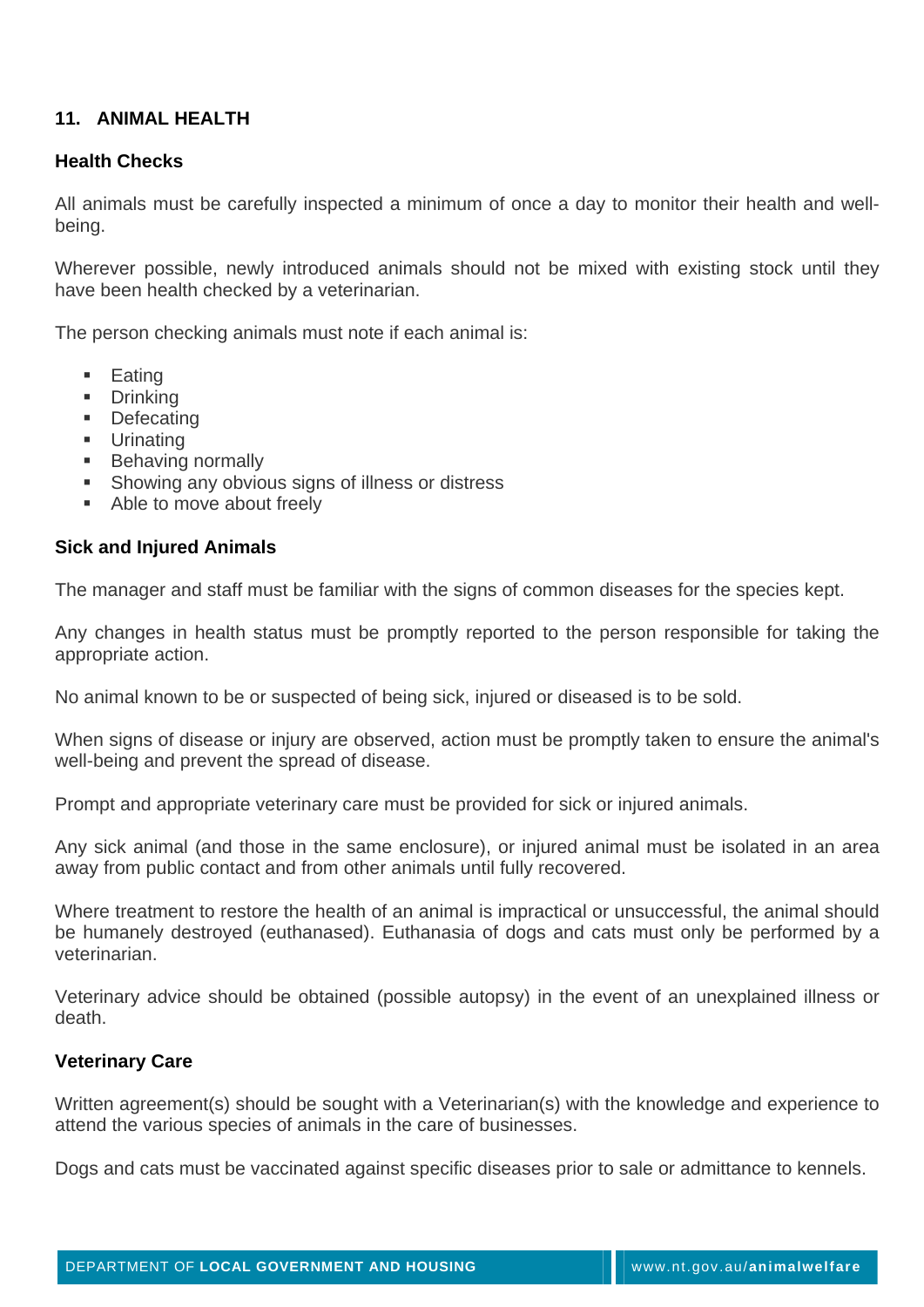# **Parasite Control**

Suitable treatment for the control of external and internal parasites must be provided. In an effort to protect our environment, the use of "eco-friendly" products that will not adversely affect our waterways is strongly recommended.

# **12. FOOD AND WATER**

Animals must receive appropriate and sufficient food to maintain good health and growth, recognising the special needs of differing ages and species.

Care must be taken to ensure that each animal receives the required amount of food.

Food must be stored in a manner that prevents contamination and deterioration. Dry foods must be kept rodent-free. Fresh meat must be refrigerated.

Food and water containers must be stable, non-toxic and easily cleaned and disinfected.

Containers must be readily accessible to animals and positioned to avoid spillage or contamination.

Spoiled food must be removed and suitably disposed of.

All diets must be prepared hygienically.

Fresh water must be available in sufficient quantity and for sufficient time from ceramic, glass, plastic, aluminium, stainless steel or galvanised iron containers, as appropriate to the species and type of housing.

Mature animals must be fed a maintenance diet at least once daily.

Puppies and kittens should be fed twice daily or more frequently on veterinary advice on suitable growth formulations.

Healthy immature animals of other species should be fed twice a day or more frequently if specific requirements dictate this.

Sick animals must be fed in accordance with veterinary advice.

# **13. SALE OF ANIMALS**

#### **Consumer protection & guarantees**

Retailers need to ensure that their suppliers of livestock are fully compliant to all relevant territory and federal regulations and codes relating to the breeding and sale of companion animals. Pet shops are strongly encouraged to incorporate policies on animal sales such as:

If within 7 days an animal is not acceptable to the purchaser due to health reasons excluding accidental injury and the complaint is supported by a veterinarian, the pet shop proprietor will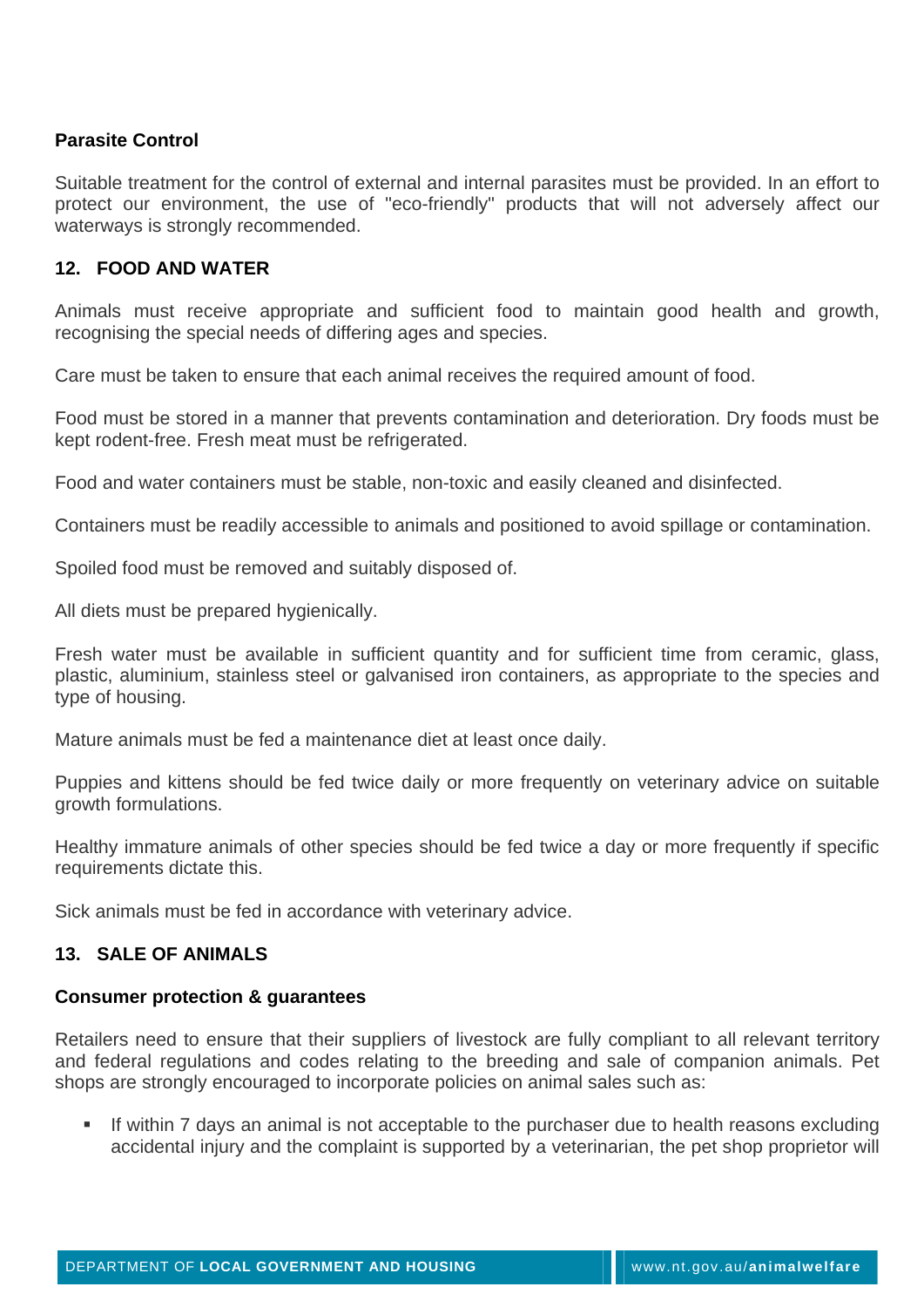take the animal back and refund all monies or offer a replacement animal with the same guarantee.

- If an animal is returned for reasons other than health, the retailer will observe local consumer protection law but make the animal's welfare the primary focus when resolving any consumer conflict.
- If an animal dies or is euthanased as a result of a disease that is traceable to the point of sale, the pet shop proprietor will refund the purchase price or offer a replacement animal with the same guarantee.

#### **Transfer of relevant information**

At the time of purchase, the purchaser will receive appropriate written information concerning the care and husbandry of the animal being purchased. This information should cover matters such as:

- The appropriate diet for the animal, or a diet sheet.
- The need for follow up vaccinations.
- The general care, housing and management of the animal.
- Advice on parasite control, common diseases, their prevention and management.
- The desirability and advantages of desexing both male and female dogs and cats acquired as pets only.
- The responsibilities inherent in companion animal ownership.
- Any regulatory requirements related to the animal including registration, microchip identification, wildlife licensing etc.

#### **Impulse purchases of animals**

Policies, procedures and staff training must ensure that impulse sales of livestock or sales to inappropriate purchasers do not occur.

#### **The sale of only healthy animals**

No animal suspected of being sick, injured or diseased may be sold under any circumstances and veterinary advice must be sought immediately.

#### **Age of animals for sale**

All animals sold must be able to independently sustain themselves if suitable food and water are provided at the appropriate times. The minimum age of animals offered for sale must be:

| Dogs            | 8 weeks                                       |
|-----------------|-----------------------------------------------|
| Cats            | 8 weeks                                       |
| <b>Rabbits</b>  | 6 weeks                                       |
| Guinea Pigs     | 4 weeks                                       |
| Pet Mice & Rats | 4 weeks                                       |
| <b>Birds</b>    | must not be sold until they are fully weaned. |

#### **Intake of immature animals/birds**

Unweaned animals/birds must not be sold and may only be accepted by a pet retailer where adequate facilities and expertise exist for the animal's care and feeding.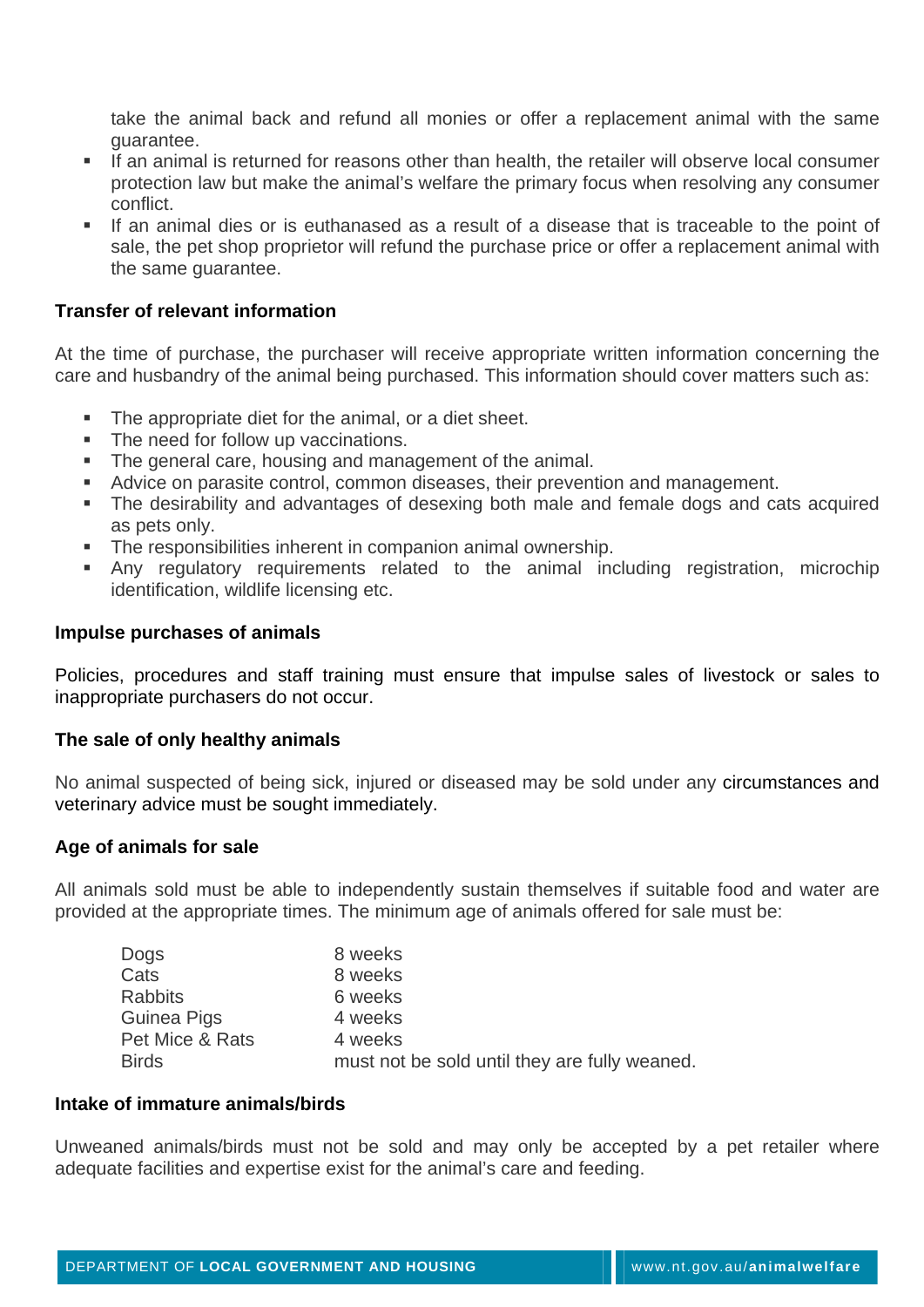Baby birds require special formulas to be fed at the correct temperature. Therefore, only highly competent staff must feed immature birds during hand-raising.

# **14. TRANSPORT**

**NOTE:** transportation distresses some animals and should be minimised

## **Security & protection**

All animals sold should be boxed, caged or suitably restrained to ensure their security and protection whilst in transit.

Transport cages must permit an animal to turn around, but otherwise is of an appropriate size to avoid trauma during transport.

Animals must be protected from extremes of temperature during transport.

The consignor and consignee should confirm departure and arrival times of animals with the carrier. In the event of delay or cancellation, the carrier must ensure the welfare of animals in transit.

### **Food & water in transit**

Adequate and appropriate food and water must be provided, particularly during long periods of longdistance transportation.

Extra consideration must be taken in relation to the potential for dehydration in transit during the hot months of the year.

#### **Animal transport containers**

The size of containers and crates for the transport of animals by air, road and rail is dictated by International Air Transport Association (IATA) regulations to which Australia is a signatory.

Animal transport containers must provide adequate light and ventilation and must be strong enough to withstand handling and possible stacking.

Containers in which animals are transported must be clearly labelled. Consignor and consignee contact details including phone number(s) must be shown as well as date and time of departure.

# **15. SPECIAL REQUIREMENTS FOR DIFFERENT SPECIES**

#### **Dogs and Cats**

Puppies and kittens under 8 weeks of age must not be offered for sale.

Dogs must not be sold unless vaccinated against distemper, hepatitis and parvovirus and accompanied by a current vaccination certificate.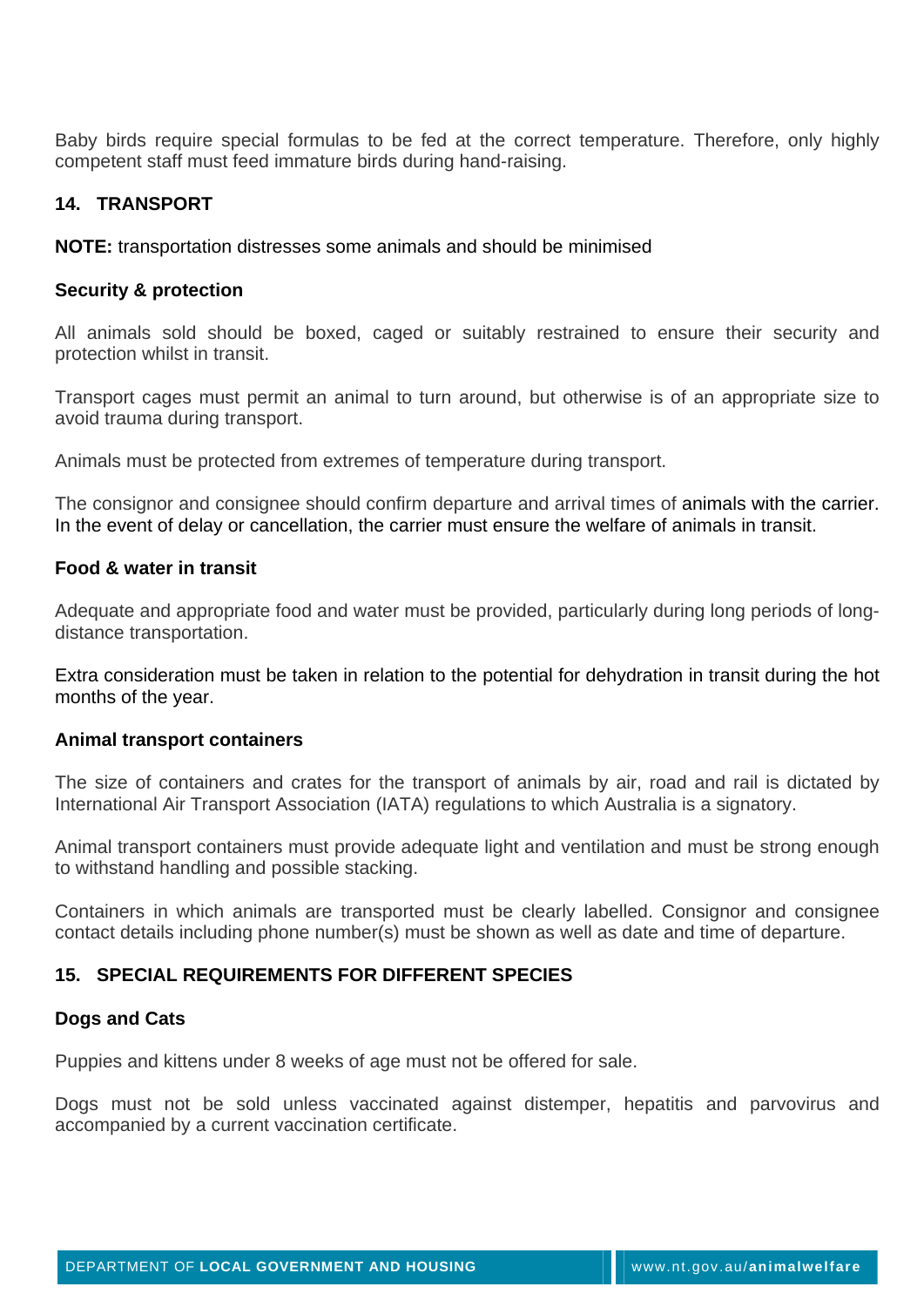Cats must not be sold unless vaccinated against feline infectious enteritis and feline respiratory disease (cat flu) and accompanied by a current vaccination certificate.

Signs of illness in Dogs and Cats requiring prompt action may include:

- Runny nose
- **Runny, discharging or inflamed eyes**
- **Repeated sneezing or coughing**
- **Severe diarrhoea**
- **Lameness and/or lethargy**
- **Bleeding or swelling of body parts**
- **Inability to stand, walk, urinate or defecate**
- **Loss of appetite, vomiting or weight loss**
- Apparent pain
- **Staggering or convulsions**
- **Patchy hair loss**

**NOTE:** This is not a complete list and is a guide only.

Cage floors must be lined with absorbent disposable material, which can be readily removed and replaced.

Cats must be provided with litter trays containing a sufficient depth of suitable material.

Litter trays must be checked daily, scooped and replenished or changed. All litter must be changed on a regular basis and trays must be washed and disinfected.

Bedding must be provided. It must be clean and changed frequently to maintain a comfortable enclosure.

Animals must receive appropriate, uncontaminated and nutritionally adequate food according to the currently accepted requirements for the species, breed and age.

A variety of foods should be available to meet the requirements of different animals.

Adult dogs and cats must be fed daily. Pregnant and lactating animals and pups up to 6 months of age, and kittens up to 8 months of age should be fed twice daily.

Suitable feeding containers must be provided to ensure that each animal has easy access to feed.

Dogs must receive exercise of at least 10 minutes duration twice daily either in an area that allows them to run freely, or by walking them on a lead where this is a more practical option.

All personnel working with cats, especially females of childbearing age must be made aware of the risk of contracting toxoplasmosis.

**NOTE:** The past practice of tail-docking for cosmetic purposes was made illegal in all states and territories of Australia in 2005.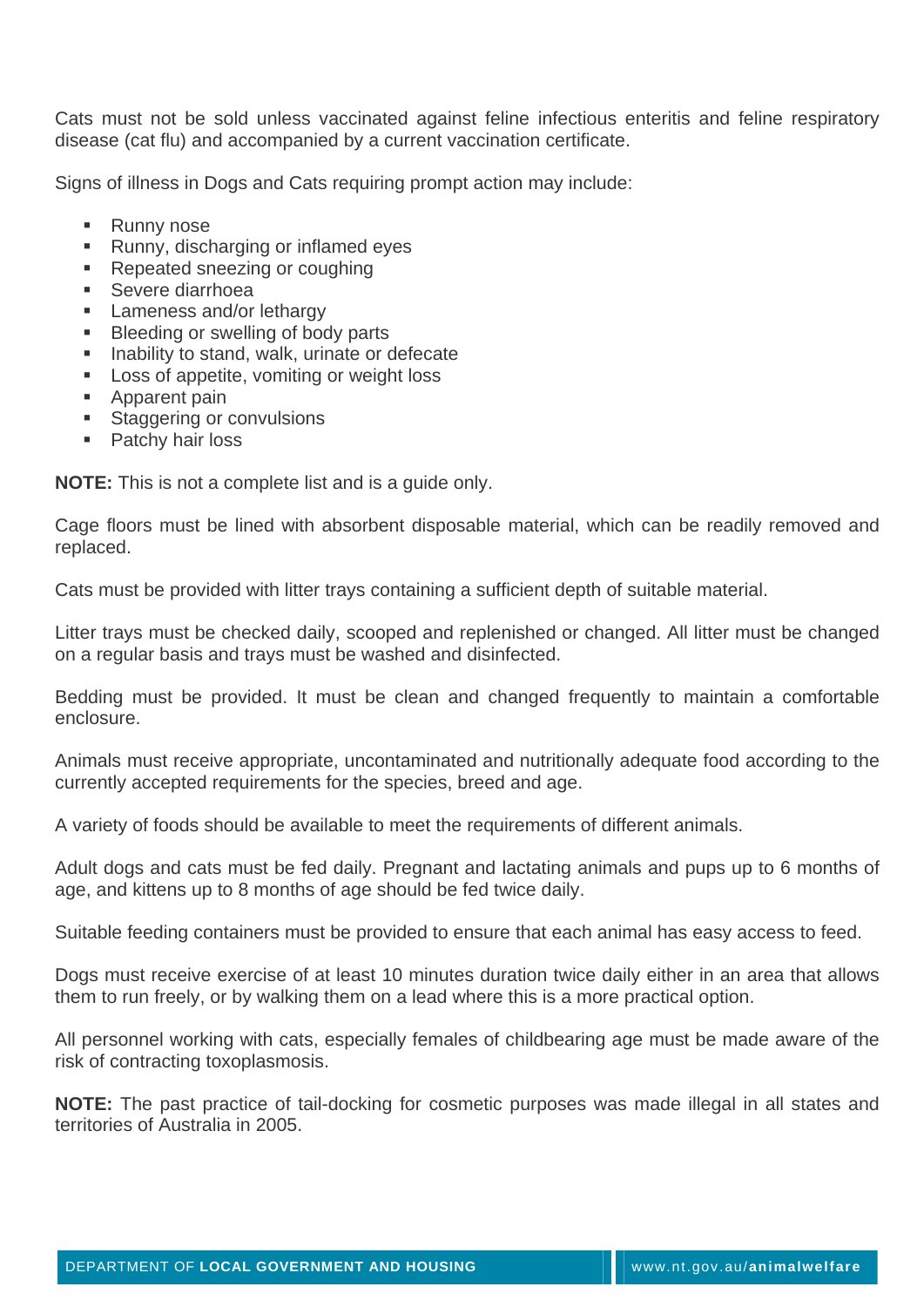# **Ornamental Fish and other Aquatic Animals**

Fish tanks must be protected from adverse environmental extremes.

Water changes must be adequate to maintain good water quality in relation to population density. It is recommended that 25% of the water in retail display aquariums be replaced each week.

Fish must be fed as often as required with appropriate food according to species requirements.

Fish showing signs of illness must be attended to immediately and where necessary, separated from other fish to prevent the spread of disease or molestation by healthy fish.

The use of medications in the treatment of diseased or injured aquatic animals shall be carried out as quickly as possible and in the most humane way in order to affect a cure to the species concerned. Proper prescribed medications for the relevant disease shall be used.

Any dead aquatic animal shall be disposed of in a manner that will not be the cause of a disease being released into natural waterways, e.g. in garbage used as landfill, and not via storm water.

Northern Territory legislation prohibits the dumping of unwanted aquatic life into waterways. To prevent aquatic animals from being dumped into natural waterways and therefore adversely impacting on our natural biodiversity, retailers should encourage their customers to advise them of any unwanted aquatic animals with the view to "re-home" them.

Retailers will advise and make relevant literature available to their customers to help educate them in responsible aquatic animal ownership.

Retailers shall not trade in any fish or plant species listed as noxious in the Northern Territory.

All fish nets should be disinfected after use in each aquarium.

Unless other provisions are made, tank lids or other appropriate devices must be fitted and kept in place to prevent escape of fish.

Water chemistry must be checked regularly and appropriate measures taken to correct any imbalance.

All electrical equipment such as lights and heaters must be connected to safety switches and regularly checked for correct performance and safety.

Filtration equipment must be adequate for the species and tank/pond population densities, and effective at all times.

#### **Birds**

Retailers and/or their staff must be fully conversant with and compliant to the wildlife licensing system that operates within the Northern Territory.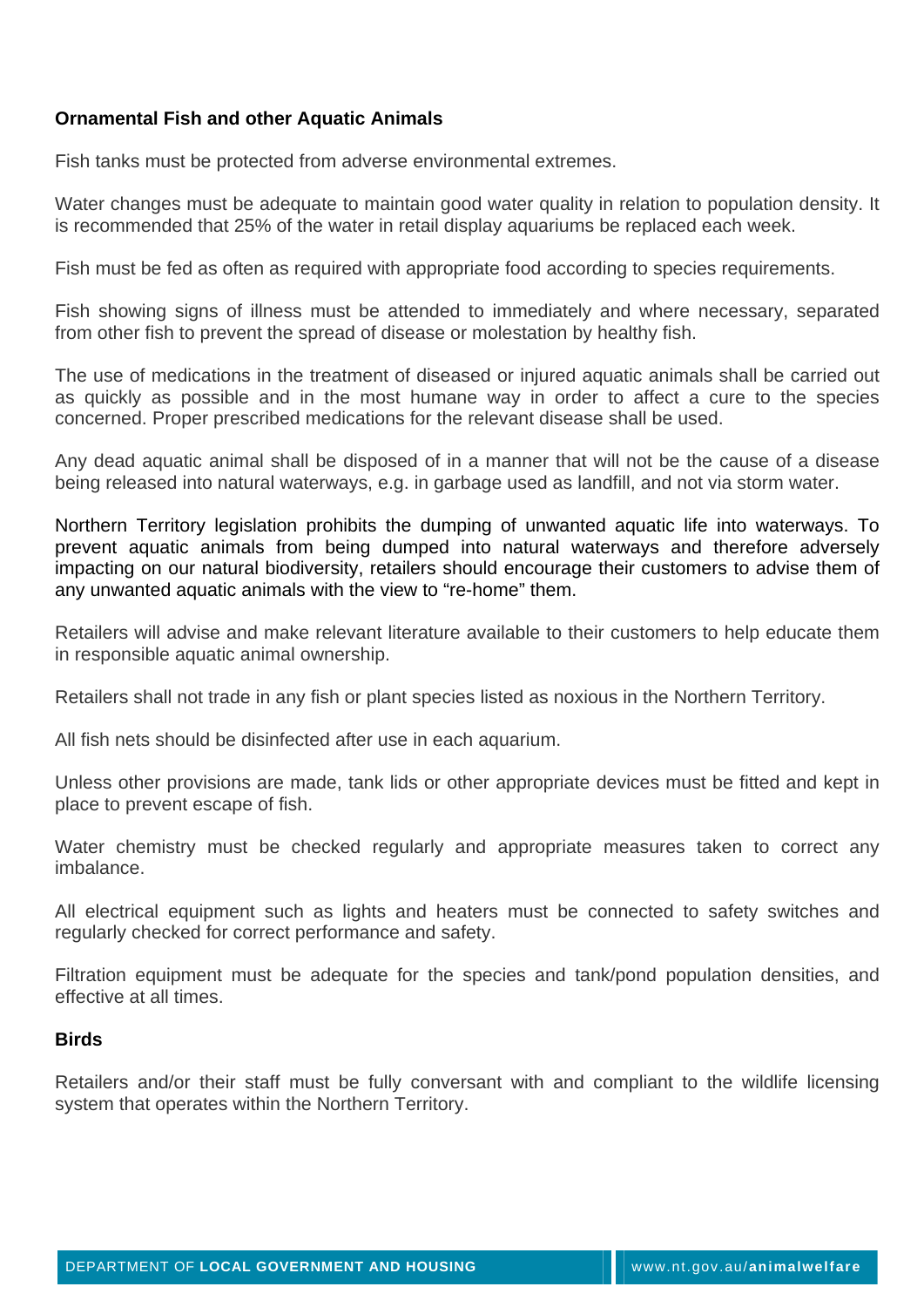Cage size, shape and construction must provide security to birds and avoid unnecessary stress or potential for injury. Cages must be large enough to ensure that the bird(s) can fully extend and flap their wings.

Where possible, birds should be housed in a bird room that is in a separate part of the shop with an extraction fan system. This is to remove as much feather dander and dust as possible from the premises and thus reducing the potential for the zoonotic disease psittacosis or avian clamidiosis.

Hand reared birds must be fully weaned and self sufficient before sale.

All personnel working with birds particularly parrots must be aware of the risk of contracting psittacosis (avian clamidiosis). Although the risk is small, staff should also make the disease known to first time owners of birds.

Retailers must be fully conversant with Government regulations in the Northern Territory pertaining to the welfare of captive birds.

Sufficient perches, roosting areas and feed/water stations must be provided to meet the needs of all birds in a cage or aviary.

Perches must be of a diameter, construction and material appropriate to the species held, and must be placed to ensure the well being of the birds and the prevention of food and water contamination.

To maintain hygiene standards where cages and aviaries have solid floors, they should be covered with a suitable non-toxic disposable material.

All species of birds must have access to food and water at all times.

Except where it is a species requirement, birds must be fed out of suitable containers and not directly off the floor.

Fresh fruit, greens or seeding grasses should be supplied where appropriate to provide variety and nutrient supplementation.

Grit and other vitamin/mineral supplements should be available to reduce the potential for nutrient deficiencies.

Other than in exceptional circumstances, pools and ponds should be avoided in sales cages/aviaries.

A heated hospital cage should be provided for the isolation and treatment of sick or injured birds away from view to minimise stress.

Birds must be monitored for health. Signs of illness include:

- Change in appearance of droppings
- Change in food and/or water consumption
- Change in appearance or posture
- **Weight-loss**
- **Enlargements or swellings**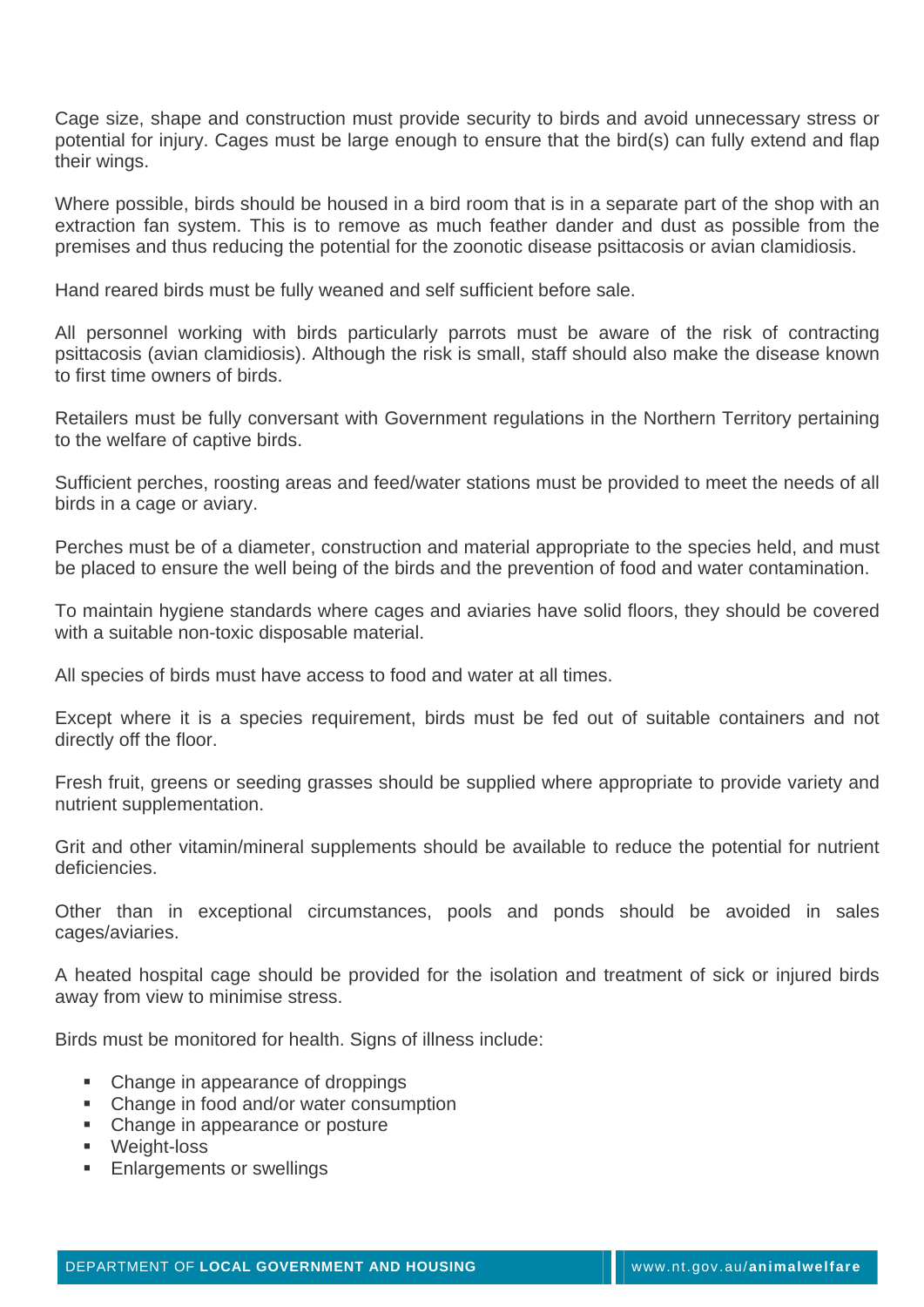- **Vomiting, injury or bleeding**
- Discharge from nostrils, eyes or beak
- **Excessive feather loss**
- **Lameness or sores on feet**
- **Overgrown beak or nails**
- **Stains or scabs around eyes or nostrils**

### **Rabbits, Rats, Mice and Guinea Pigs**

Cages and pens must be designed to ensure the well being of the animals, to prevent escape and prevent access by unauthorised persons.

Cages and pens must be designed to minimise draughts, disease transmission, stress and exposure to bright lights.

Suitable cages or enclosures must be used enabling animals on display plenty of room to move about and areas to rest without disturbance.

Nesting boxes should be provided for breeding females.

Litters under one week of age should be disturbed as little as possible and kept in special maternity cages.

Suitable non-toxic bedding must be provided and replaced frequently.

Wooden gnawing blocks should be provided.

Animals should be fed a cubed or pelleted ration supplemented by fresh greens.

Water must be constantly available and supplied in suitable containers. When using bottles with a nipple drinker the tip must not come into contact with bedding or food.

Animals must be checked at least once daily for any signs of illness or disease and should be wormed before being sold.

#### **Reptiles and Amphibians**

Reptiles cannot be assumed to all have the same requirements for heat, light, food, water and shelter. Each species has different requirements. At least one rostered-on staff member must be knowledgeable and experienced in the care of each species kept.

Retailers must be fully conversant and compliant with all aspects of the wildlife licensing system operating within the Northern Territory.

Appropriate care sheets containing information prepared by a specialist herpetologist relating to the specific reptile should be provided with each animal sold. The care sheets must contain specific information regarding feeding, heating, lighting, housing requirements of the species. It should also suggest appropriate sources of information for clients to expand their knowledge.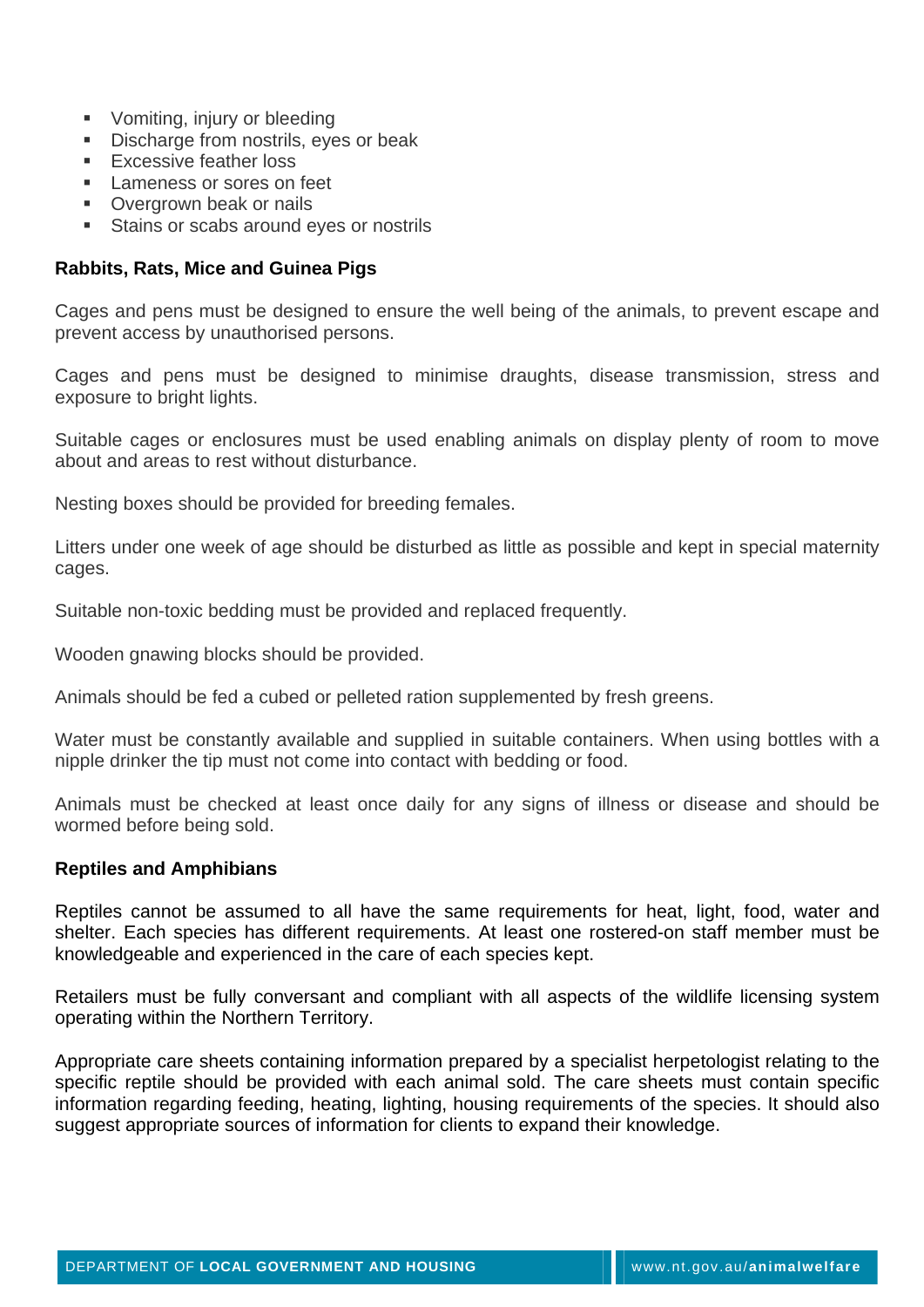Reptiles must be transported in cages that are non-crushable, ventilated and heated if necessary. The containers must be compatible with the species being transported.

Housing:

Reptiles are very sensitive to vibration. Housing and hospital cages must be positioned to minimise floor vibration.

Display cages must be constructed to minimise vibration and disturbance by the activities in the animal sales area.

Reptile cages must be lockable and tamper proof. Animals must be screened from excessive noise and vibration and buffered from the public by barriers and signage eg 'Quiet please' or 'Do not tap on glass'.

Cage size will vary with the species, age and number of animals housed. Refer to Appendix I.

#### Heating:

All reptiles require external sources of heat to maintain their body temperature. The temperature requirements vary between species and the time of day and the stage of digestion of food.

Either basking heat or ground heat must be provided depending on the species. Basking heat is used for reptiles spending time on branches or high in the cage. An overhead heat source such as a ceramic heater, basking lamp or an infrared lamp should be provided. Lamps are placed to provide a basking hot spot as well as general cage heat.

Heaters must have fine mesh shields in place to prevent burns on snakes.

Floor heat is used for those that spend their time on the floor of the cage. Heat pads or "hot rocks" can provide low-level heating. Hot rocks are not cage heaters but provide a source of belly heat.

Because reptiles need to vary their body temperature they require a range of ground and air temperatures in their enclosures. A variation of 5 – 8 degrees Celsius is sufficient. Heat sources are provided at one end of the cage only.

Heat sources must be connected to a thermostat to provide regulated heat to the cage. Thermometers must be placed in the cage to monitor the performance of the thermostat and to gauge the temperature gradient.

All cages must have vents to allow air circulation.

Glass aquariums lose heat readily. Ensure heating system is adequate to provide the environmental requirements of the species being housed

Lighting:

UVA and UVB are essential for lizards and Diamond pythons and will benefit all reptiles.

Avoid placing cages in direct sunlight as sunlight through glass may cause overheating.

Do not use the "Blacklight Blue" or poster globes, as they are too strong.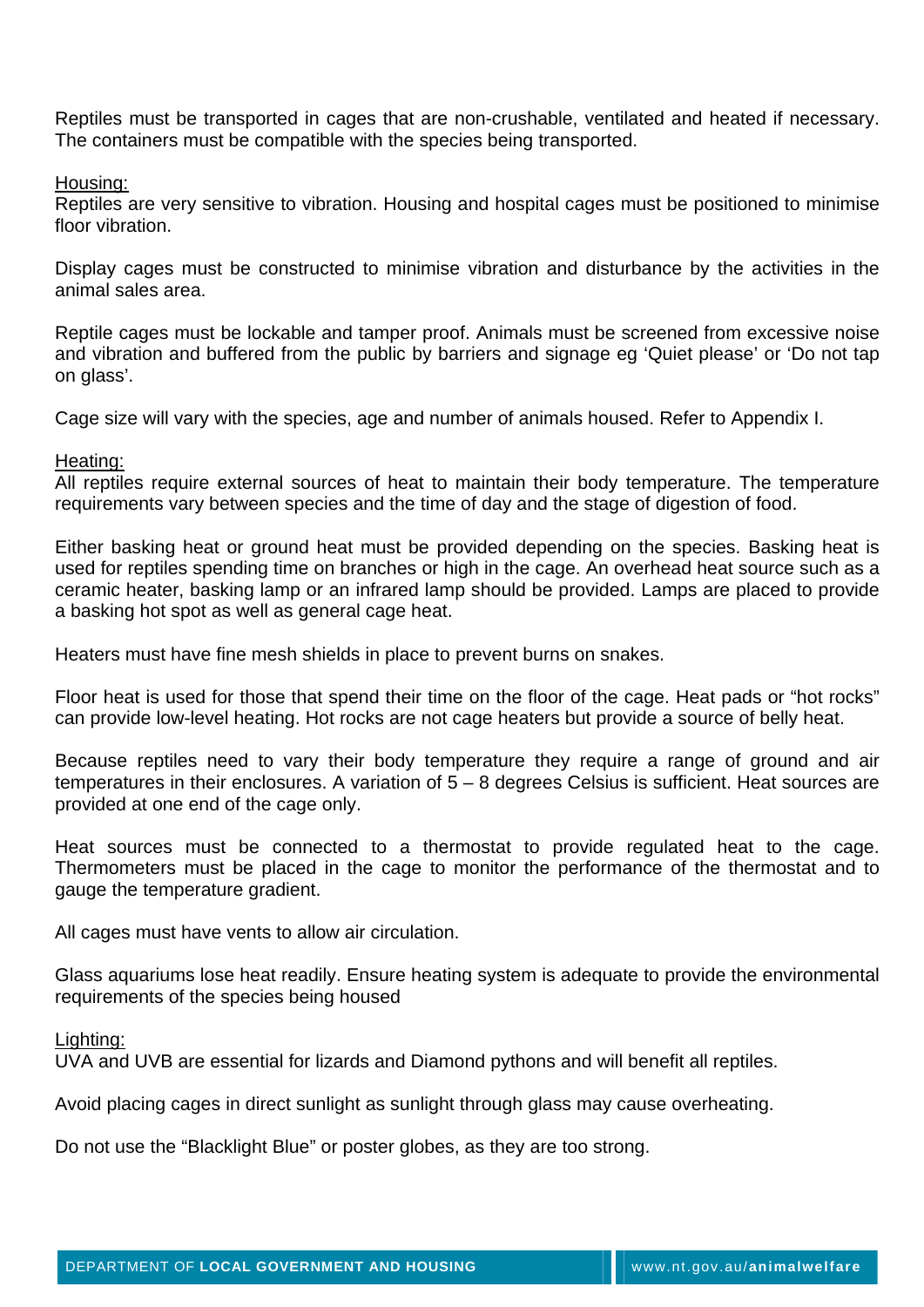Eight watt mini lights are inadequate.

UV lights should be on timers so they turn on during daylight hours only.

UVA and UVB tubes are not heaters – they are inadequate as cage heaters.

#### Freshwater Turtles:

Aquariums are suitable for young tortoises. A dry platform must be provided in the aquarium and setup in a manner that allows the tortoise's easy access.

Tortoise aquariums require a filter and good hygiene practices must be applied.

Maintain a neutral pH (pH 7) by regular water testing and adjustment.

Water temperature must be maintained at 22° – 25° C via a water heater and monitor with a thermometer.

UVB light must be provided to allow proper shell development. UV lights should be on timers for daylight operation.

Do not place tortoise aquariums in the direct sunlight, overheating may occur.

Provide a vitamin enriched tortoise food daily until tortoises are at least 3 months old. Feeding frequency can be decreased to every second day by the age of 2 years.

Tortoise aquariums must be kept clean to prevent fungal infections.

#### Feeding of Reptiles and Amphibians

Records must be kept of feeding behaviour of reptiles. Amounts and dates of feeding should be recorded.

Dietary requirements vary with the species – ensure correct diets are available.

Feeding behaviour – feeding in groups may lead to dominant behaviour patterns causing subdominants to miss feeds. Be aware of the behaviour patterns of each species housed.

The practice of feeding live vertebrate prey such as mice or small bird to reptiles is unacceptable. For the welfare of both reptile and prey, it is recommended that only prey (vertebrate) that have been humanely killed, frozen and then thawed to body temperature should be fed to reptiles.

Feeding Time – reptiles are usually shy feeders and should be fed outside normal shop opening times unless the animal has a special requirement.

Fresh Water – must be available in suitable containers for the species. Some species require misting to allow skin absorption of moisture.

#### Care of Juvenile Reptiles

Juveniles will require special attention in food selection and provision. Requirements vary greatly between species.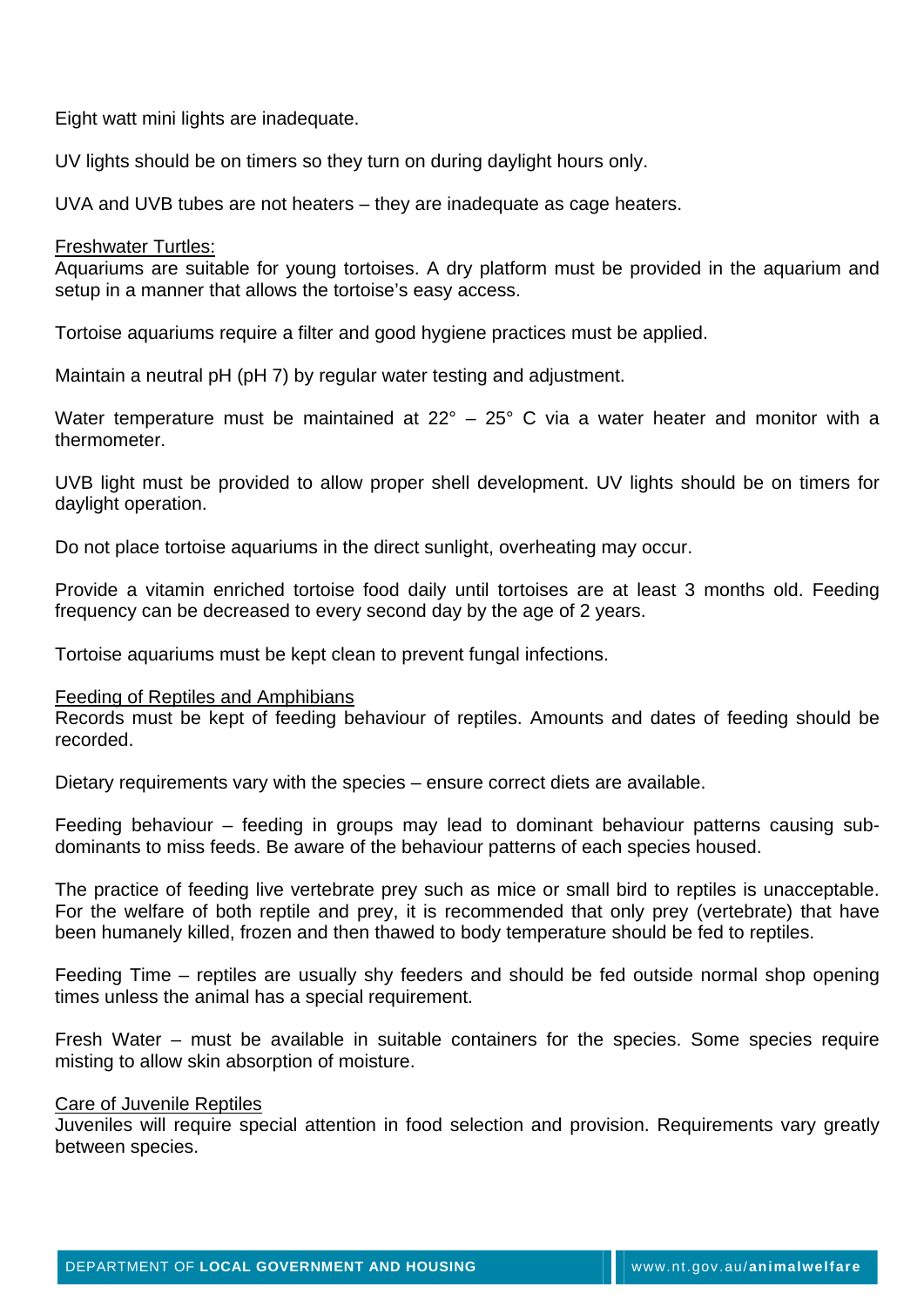Housing and heating requirements also differ from those suitable for adults.

Overcrowding must be avoided.

#### **Sick or Injured Animals**

All facilities must provide an adequate hospital cage for sick or injured animals.

A veterinarian with reptile experience must be consulted in the case of illness or injury of housed reptiles.

A quarantine and preventative treatment program should be designed in conjunction with a veterinarian experienced with reptiles.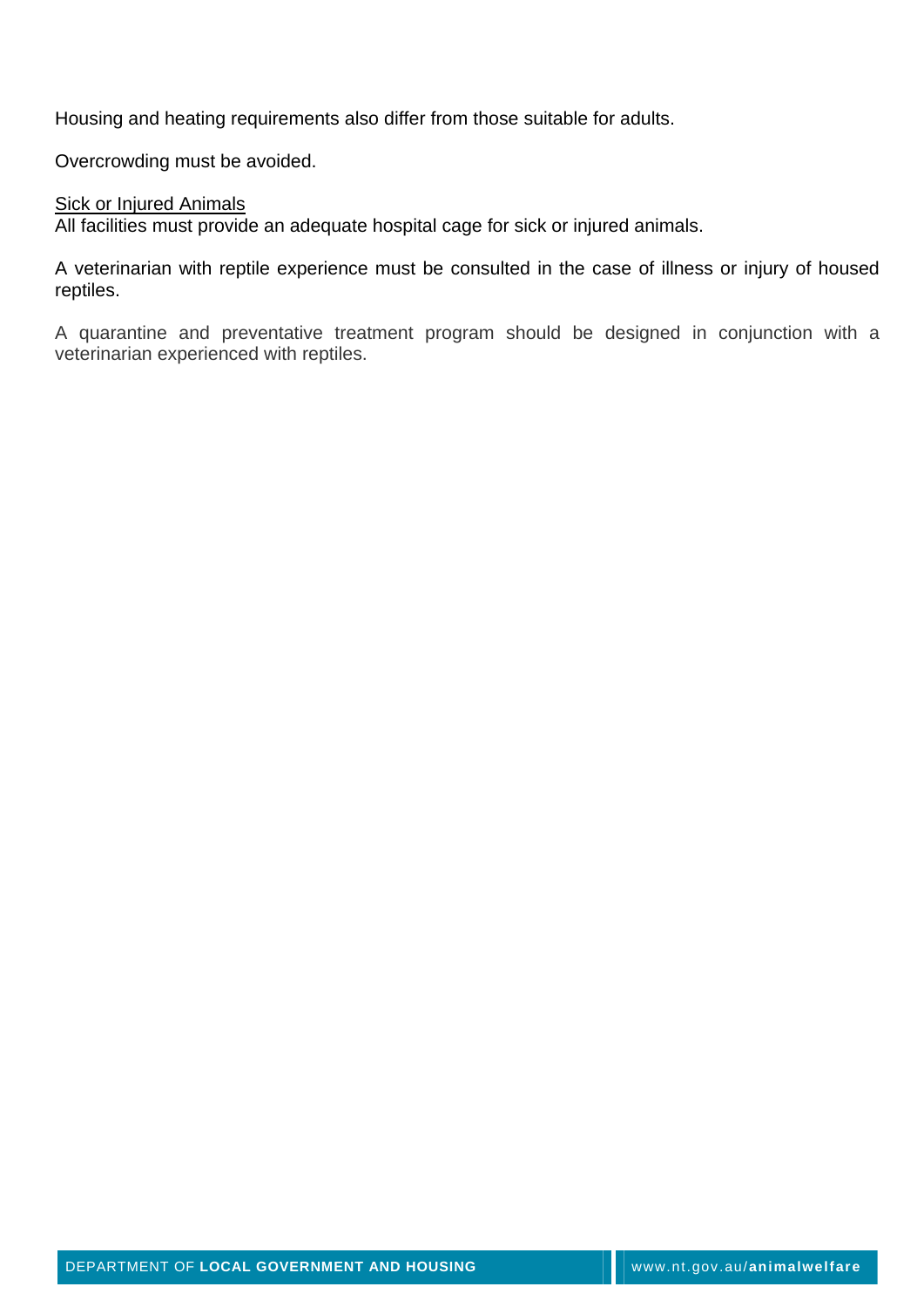# **APPENDIX I**

# **Minimum Cage and Pen Sizes**

(Animals should only be kept in these cages for a maximum of 4 weeks)

| <b>Species</b>            | <b>Minimum Floor</b><br>areas $(cm2)$ | <b>Minimum</b><br>width (cm) | <b>Minimum</b><br>height (cm) | Maximum no.<br>of animals | <b>Increased area for</b><br>each additional animal<br>(cm <sup>2</sup> ) |  |  |  |  |
|---------------------------|---------------------------------------|------------------------------|-------------------------------|---------------------------|---------------------------------------------------------------------------|--|--|--|--|
| <b>DOGS</b>               |                                       |                              |                               |                           |                                                                           |  |  |  |  |
|                           | Puppies (8-16wks)                     |                              |                               |                           |                                                                           |  |  |  |  |
| Less than 3kg             | 6000                                  | 60                           | 50                            | $\overline{4}$            | 1500                                                                      |  |  |  |  |
| Over 3kg                  | 6000                                  | 60                           | 50                            | $\overline{2}$            | 3000                                                                      |  |  |  |  |
|                           |                                       |                              | <b>Adults</b> (height)        |                           |                                                                           |  |  |  |  |
| Less than 40cm            | 15000                                 | 90                           | 180                           | 1                         |                                                                           |  |  |  |  |
| 40-70cm                   | 24000                                 | 90                           | 180                           | $\mathbf 1$               |                                                                           |  |  |  |  |
| over 70cm                 | 35000                                 | 90                           | 180                           | 1                         |                                                                           |  |  |  |  |
|                           |                                       |                              |                               |                           |                                                                           |  |  |  |  |
|                           |                                       |                              | <b>CATS</b>                   |                           |                                                                           |  |  |  |  |
| Kittens (8-<br>12wks)     | 6000                                  | 60                           | 50                            | $\overline{4}$            | 1500                                                                      |  |  |  |  |
| <b>Adults</b>             | 6000                                  | 60                           | 50<br>$\mathbf{1}$            |                           |                                                                           |  |  |  |  |
|                           |                                       |                              |                               |                           |                                                                           |  |  |  |  |
|                           |                                       |                              | <b>RABBITS</b>                |                           |                                                                           |  |  |  |  |
| Young (6-<br>12wks)       | 6000                                  | 60                           | 50                            | 6                         | 300                                                                       |  |  |  |  |
| <b>Adults</b>             | 6000                                  | 60                           | 50                            | $\overline{2}$            | 600                                                                       |  |  |  |  |
|                           |                                       |                              |                               |                           |                                                                           |  |  |  |  |
| <b>GUINEA PIGS</b>        | 2500                                  | 50                           | 40                            | $\overline{4}$            | 600                                                                       |  |  |  |  |
|                           |                                       |                              |                               |                           |                                                                           |  |  |  |  |
| <b>MICE</b><br>600        |                                       | 20                           | 20                            | $\overline{2}$            | 300                                                                       |  |  |  |  |
|                           |                                       |                              |                               |                           |                                                                           |  |  |  |  |
|                           | <b>SNAKES</b>                         |                              |                               |                           |                                                                           |  |  |  |  |
| Up to 100cm               | 2000                                  | 45                           | 35                            | $\overline{2}$            | 1000                                                                      |  |  |  |  |
| 100-250cm                 | 4500                                  | 50                           | 50                            | $\overline{2}$            |                                                                           |  |  |  |  |
| 250-400cm                 | 6000<br>50<br>50                      |                              |                               | $\overline{2}$            |                                                                           |  |  |  |  |
| Over 400cm<br>10000<br>90 |                                       |                              | 75                            | 1                         |                                                                           |  |  |  |  |
|                           |                                       |                              |                               |                           |                                                                           |  |  |  |  |
| <b>LIZARDS</b>            |                                       |                              |                               |                           |                                                                           |  |  |  |  |
| Geckoes, skinks           |                                       |                              |                               |                           |                                                                           |  |  |  |  |
| to 25cm snout<br>to vent  | 1800                                  | 30                           | 20                            | 3 adults<br>10 juveniles  | 300                                                                       |  |  |  |  |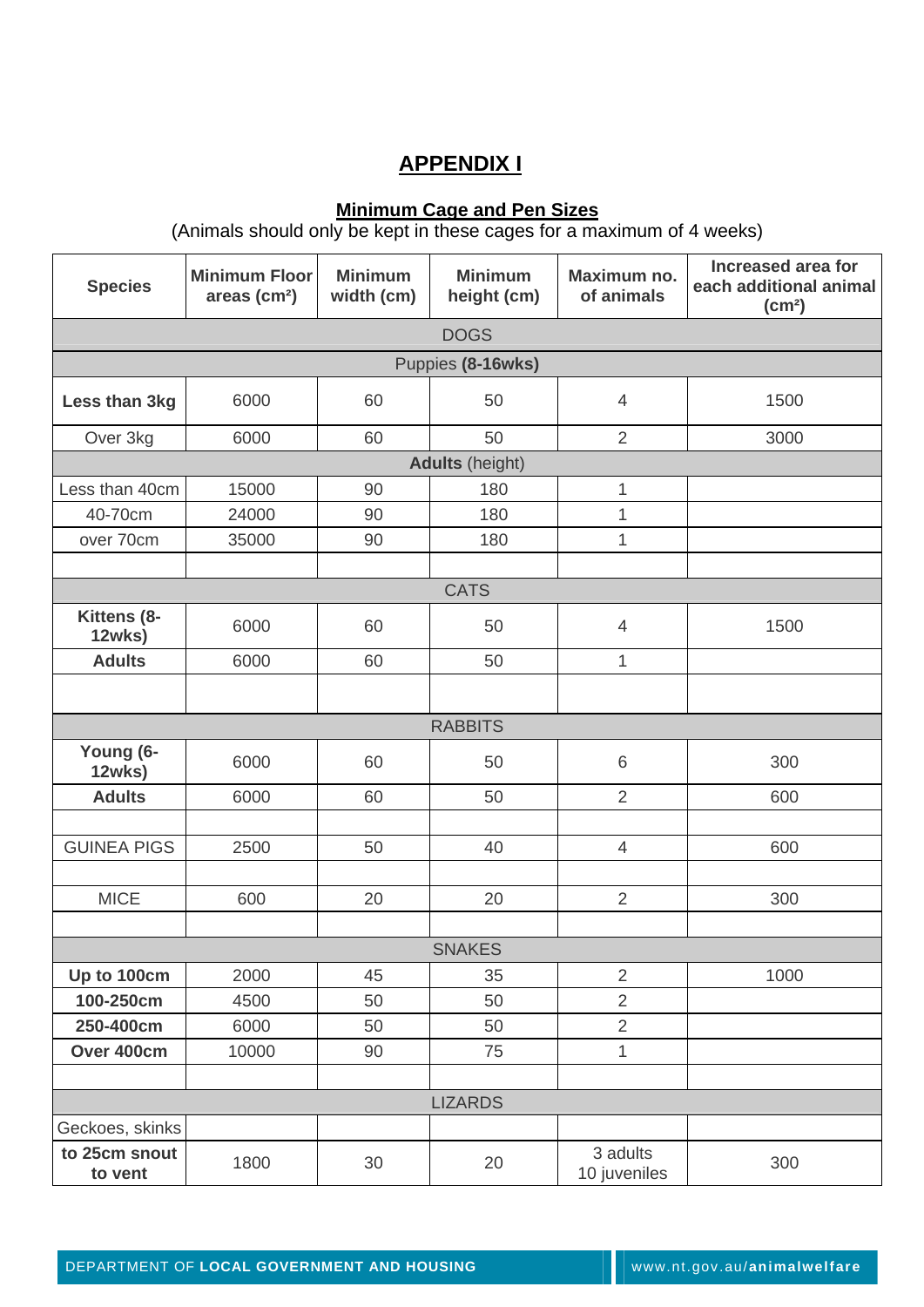| Monitors,<br>dragons                             |       |     |                                                |                                      |       |
|--------------------------------------------------|-------|-----|------------------------------------------------|--------------------------------------|-------|
| to 30cm total<br>length*                         | 2100  | 40  | 40                                             | 3 adults<br>10 juveniles             | 350   |
| to 50cm total<br>length**                        | 2500  | 40  | 40                                             | 2 adults<br>5 juveniles              | 600   |
| to 90cm total<br>length***                       | 7000  | 90  | 60                                             | 1                                    | 3500  |
| <b>Monitors</b>                                  |       |     |                                                |                                      |       |
| to 120cm total<br>length                         | 10000 | 90  | 90                                             | 1                                    | 5000  |
| to 200cm total<br>length                         | 30000 | 150 | 120<br>1                                       |                                      | 15000 |
|                                                  |       |     |                                                |                                      |       |
|                                                  |       |     | <b>FROGS</b>                                   |                                      |       |
| <b>Small</b>                                     | 1800  | 30  | 40                                             | 3                                    | 400   |
| Large                                            | 2500  | 50  | 30                                             | 6                                    | 150   |
|                                                  |       |     |                                                |                                      |       |
| <b>TORTOISES</b>                                 |       |     | <b>MINIMUM</b><br><b>WATER</b><br><b>DEPTH</b> | <b>MINIMUM</b><br><b>WATER DEPTH</b> |       |
| Carapace 0-<br>10cm                              | 1800  | 30  | 20                                             | 3                                    | 300   |
| <b>Carapace 10-</b><br>20cm                      | 3600  | 40  | 30                                             | 3                                    | 600   |
| <b>Carapace over</b><br>6000<br>40<br>30<br>20cm |       | 3   | 1500                                           |                                      |       |

#### **Notes :**

Juvenile mice (less than 8 weeks) may be housed 4 to a pen.

Juvenile pythons (less than 40cm) may be held singularly in holding units with a minimum floor area of 480cm2. These units may be stored in one temperature enclosure.

\* This group includes Black Rock, Tree, White's and Stripped Skinks.

\*\* Including heavy bodies, slower moving species such as blue-tongue, Shingle back, Gidgee Skinks

\*\*\* Includes Land Mullet, Yakka and King's Skink.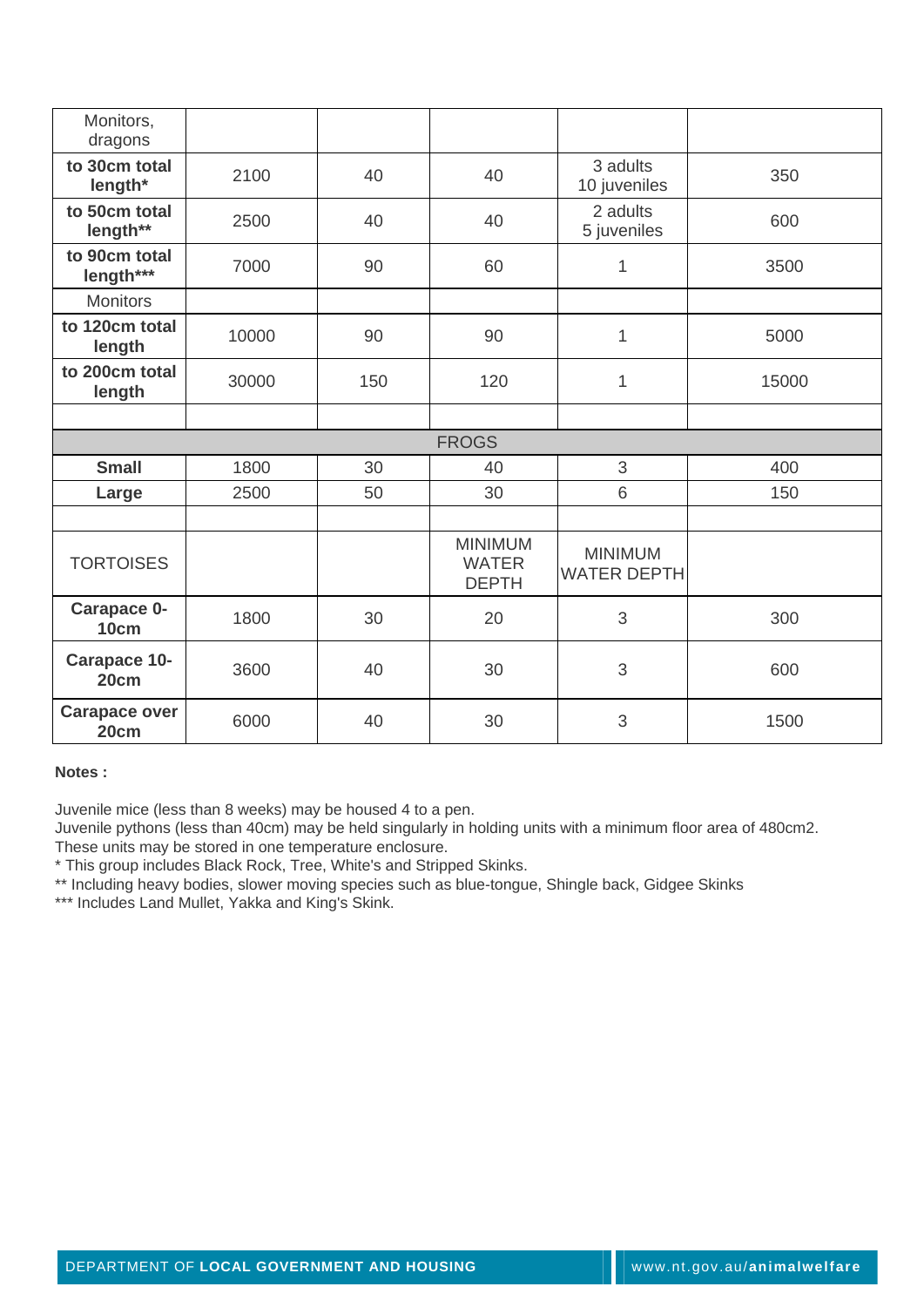# **APPENDIX II**

# **Minimum Sizes - Bird Display Cages - Indoor & Outdoor**

| Size of Bird approx.<br>length                                                                                                      | <b>Indoor Display Cage Dimensions</b>       |                           |                           | <b>Outdoor Display Cage Dimensions</b>                                       |                                                    |                           |                           |                                                                              |
|-------------------------------------------------------------------------------------------------------------------------------------|---------------------------------------------|---------------------------|---------------------------|------------------------------------------------------------------------------|----------------------------------------------------|---------------------------|---------------------------|------------------------------------------------------------------------------|
|                                                                                                                                     | Minimum<br>floor area<br>(cm <sup>2</sup> ) | No.<br><b>of</b><br>birds | Minimum<br>height<br>(cm) | Increased<br>floor area for<br>each<br>additional bird<br>(cm <sup>2</sup> ) | <b>Minimum</b><br>floor area<br>(cm <sup>2</sup> ) | No.<br><b>of</b><br>birds | Minimum<br>height<br>(cm) | Increased<br>floor area for<br>each<br>additional bird<br>(cm <sup>2</sup> ) |
| 100mm (10cm)<br>Zebra Finches,<br><b>Cubans, Double</b><br>bar, Orange<br><b>Breasted Waxbills,</b><br><b>Fife Canaries</b>         | 600                                         | 6                         | 30                        | 150                                                                          | 15000                                              | 100                       | 180                       | 150                                                                          |
| 200mm (20cm)<br>Neophemas,<br>Budgerigars,<br><b>Yorkshire Canaries,</b><br><b>Varied Lorikeets,</b><br><b>Musk Lorikeets</b>       | 1600                                        | 10                        | 40                        | 160                                                                          | 1500                                               | 75                        | 180                       | 200                                                                          |
| 300mm (30cm)<br>Rosellas,<br>Cockatiels,<br><b>Rainbow Lorikeets,</b><br><b>Bronzewing</b><br><b>Pigeons</b>                        | 6000                                        | 10                        | 100                       | 600                                                                          | 60000                                              | 100                       | 180                       | 600                                                                          |
| 400mm (40cm)<br><b>King Parrots,</b><br><b>Princess &amp;</b><br><b>Superbs, Ringneck</b><br>Parakeets, Galahs &<br><b>Corellas</b> | 6000                                        | $\overline{4}$            | 100                       | 1000                                                                         | 60000                                              | 40                        | 180                       | 1000                                                                         |
| 500mm (50cm)<br>Sulphur-crested<br><b>Cockatoos</b>                                                                                 | 6000                                        | 3                         | 100                       | 2000                                                                         | 60000                                              | 30                        | 160                       | 2000                                                                         |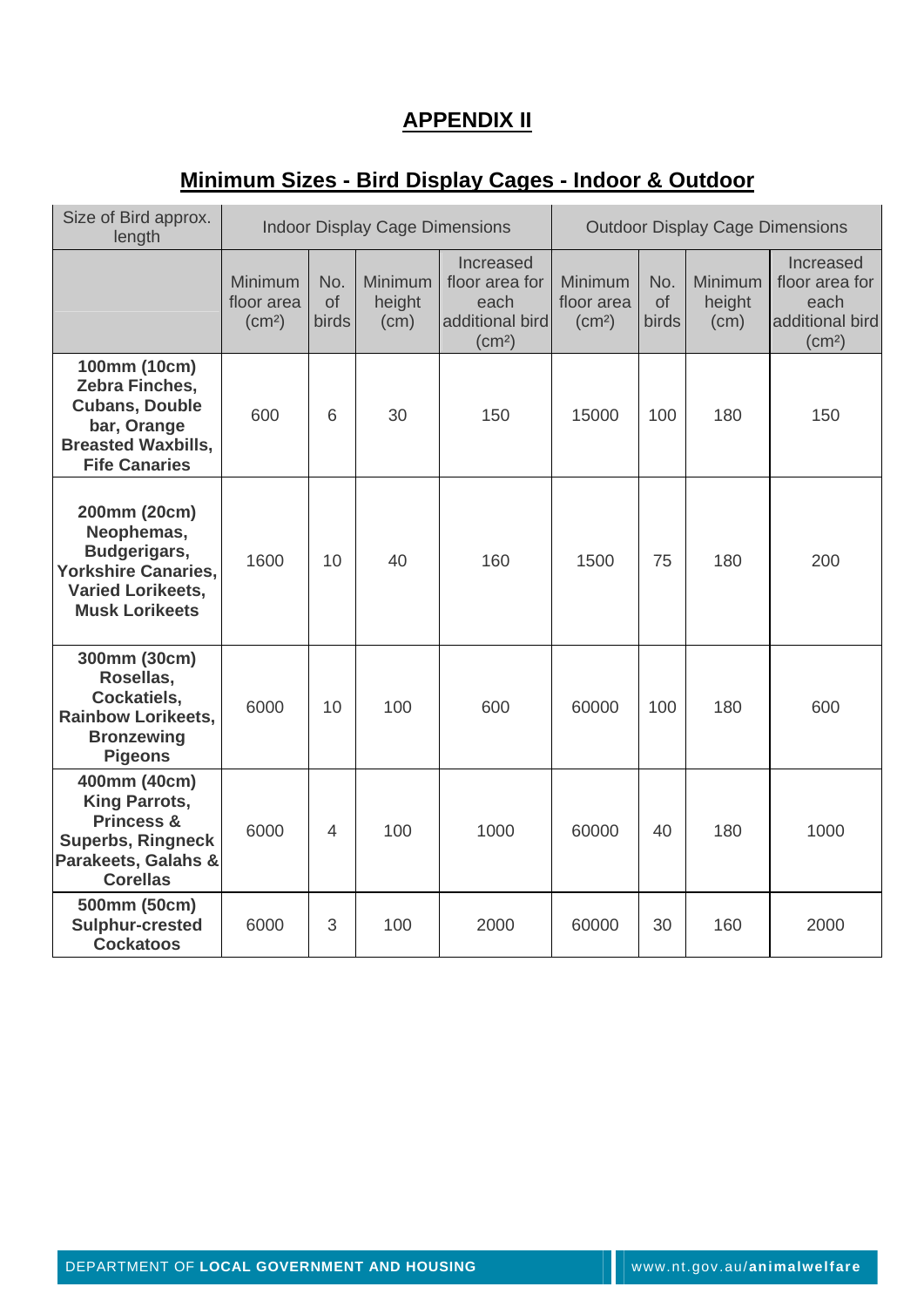# **APPENDIX III**

# **Stocking Density Guidelines for Aquarium Fish in Pet Shops**

These are guidelines only and stocking densities may be exceeded in some circumstances if water quality permits. When water quality falls below acceptable standards, reduced stocking density is required until the water quality is improved. The total volume of the system must be measured and taken into account in determining the actual stocking densities.

## **Suggested stocking densities are as follows:**

|                        | Grams of fish           | Normal Size - per 100ltr tank of fish                                                |  |  |  |  |  |
|------------------------|-------------------------|--------------------------------------------------------------------------------------|--|--|--|--|--|
| <b>Cold Freshwater</b> |                         |                                                                                      |  |  |  |  |  |
| Fish up to 5cm         | 800g per 100ltr<br>tank | 0.5 to 4 grams or 100cm <sup>2</sup> per 25mm of Fish Body<br>Length (exclud. tail)  |  |  |  |  |  |
|                        |                         |                                                                                      |  |  |  |  |  |
|                        |                         | <b>Tropical Freshwater</b>                                                           |  |  |  |  |  |
| Fish up to 5cm         | 150g per 100ltr<br>tank | 0.5 to 4 grams or 500cm <sup>2</sup> per 25mm of Fish Body<br>Length (exclud. tail)  |  |  |  |  |  |
| <b>Fish over 5cm</b>   | 250g per 100ltr<br>tank | 4 grams or more or 300cm <sup>2</sup> per 25mm of Fish Body<br>Length (exclud. tail) |  |  |  |  |  |
|                        |                         |                                                                                      |  |  |  |  |  |
| <b>Tropical Marine</b> |                         |                                                                                      |  |  |  |  |  |
| Fish up to 5cm         | 100g per 100ltr<br>tank | 0.5 to 3 grams or 800cm <sup>2</sup> per 25mm of Fish Body<br>Length (exclud. tail)  |  |  |  |  |  |
| <b>Fish over 5cm</b>   | 200g per 100ltr<br>tank | 3 grams or more or 400cm <sup>2</sup> per 25mm of Fish Body<br>Length (exlud. tail)  |  |  |  |  |  |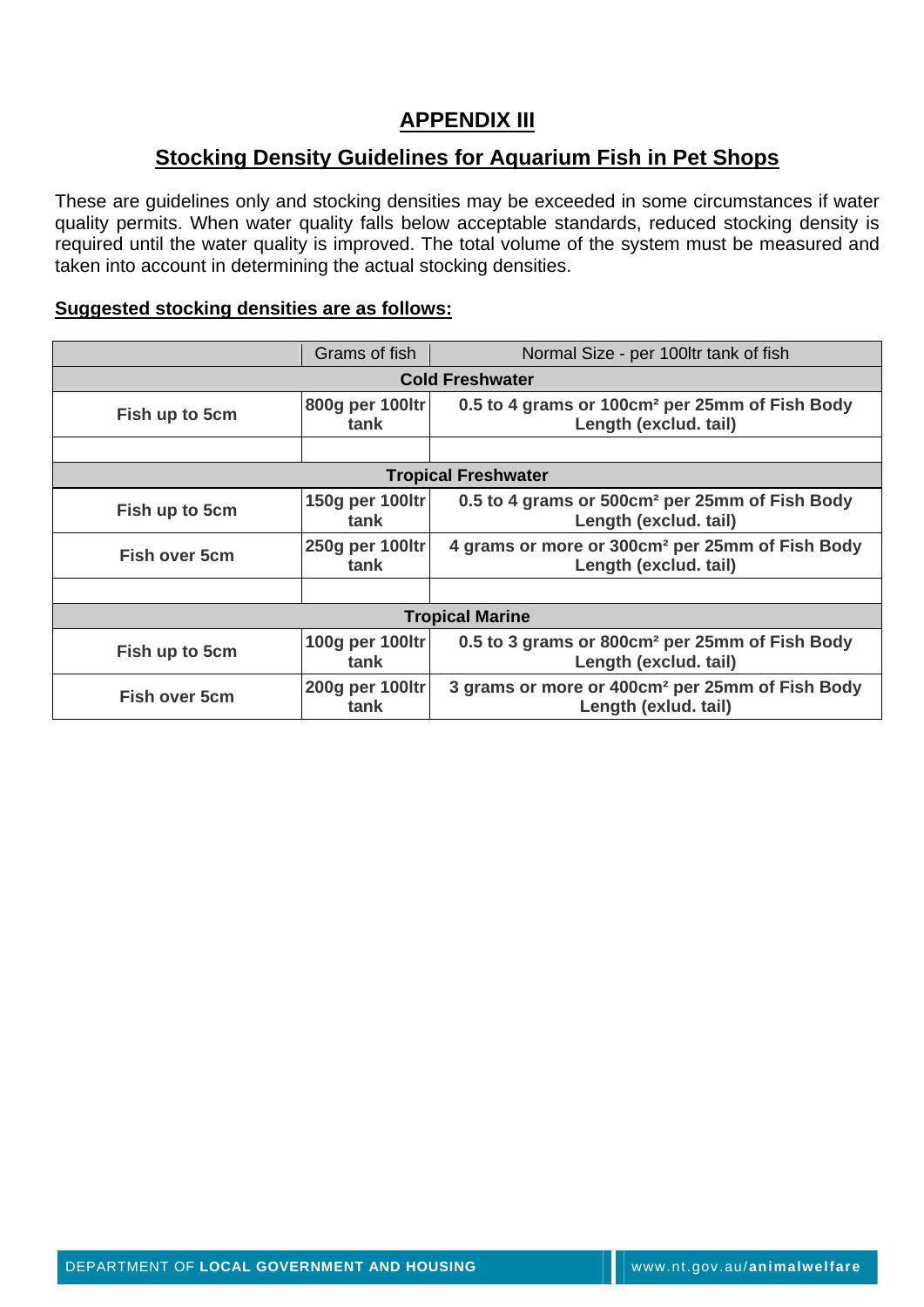# **APPENDIX IV**

# **Recommendations for Construction of Glass Aquaria**

The following glass types are not suitable for aquarium construction and should be avoided:

- a) Decorative
- b) Laminated
- c) Toughened glass without a frame

All glass should be first class and each piece of glass should be inspected for faults:

- a) prior to use.
- b) After cutting and cleaning, all glass edges should be rubbed back to a dull edge prior to gluing.
- c) Faulty glass should not be used. Faults causing the rejection of glass would include imperfections in the sheet, chipping and cracking or unevenness of edges.

Special care must be taken to rub back or dull any sharp edges on all panels and strengthening bars.

Each sheet of glass should be cleaned in a manner that ensures no film remains, visible or invisible, that may compromise the efficiency of the adhesive. This may be achieved by:

- a) Cleaning equipment using ammonia.
- b) Hand cleaning using methylated spirits or appropriate industrial cleaner.

Aquarium manufacturers should ensure that the silicone sealer used in construction is specifically recommended for use in the manufacture of aquaria and is safe in use, both for livestock and humans.

Butt and corner joins should be used for aquaria 45x30x30cm or larger. Fillet joints should only be used on smaller aquaria.

It is recommended that aquaria should only be repaired by a bona fide manufacturer.

This Code applies to aquaria up to a length of 180cm and a depth of 60cm.

Aquaria should be packaged to prevent damage in transit. This should include at least enclosure of end faces of glass with semi rigid materials capable of preventing accidental damage of these surfaces under normal transit and handling conditions. In transit, care should be taken to ensure that exposed edges remain undamaged.